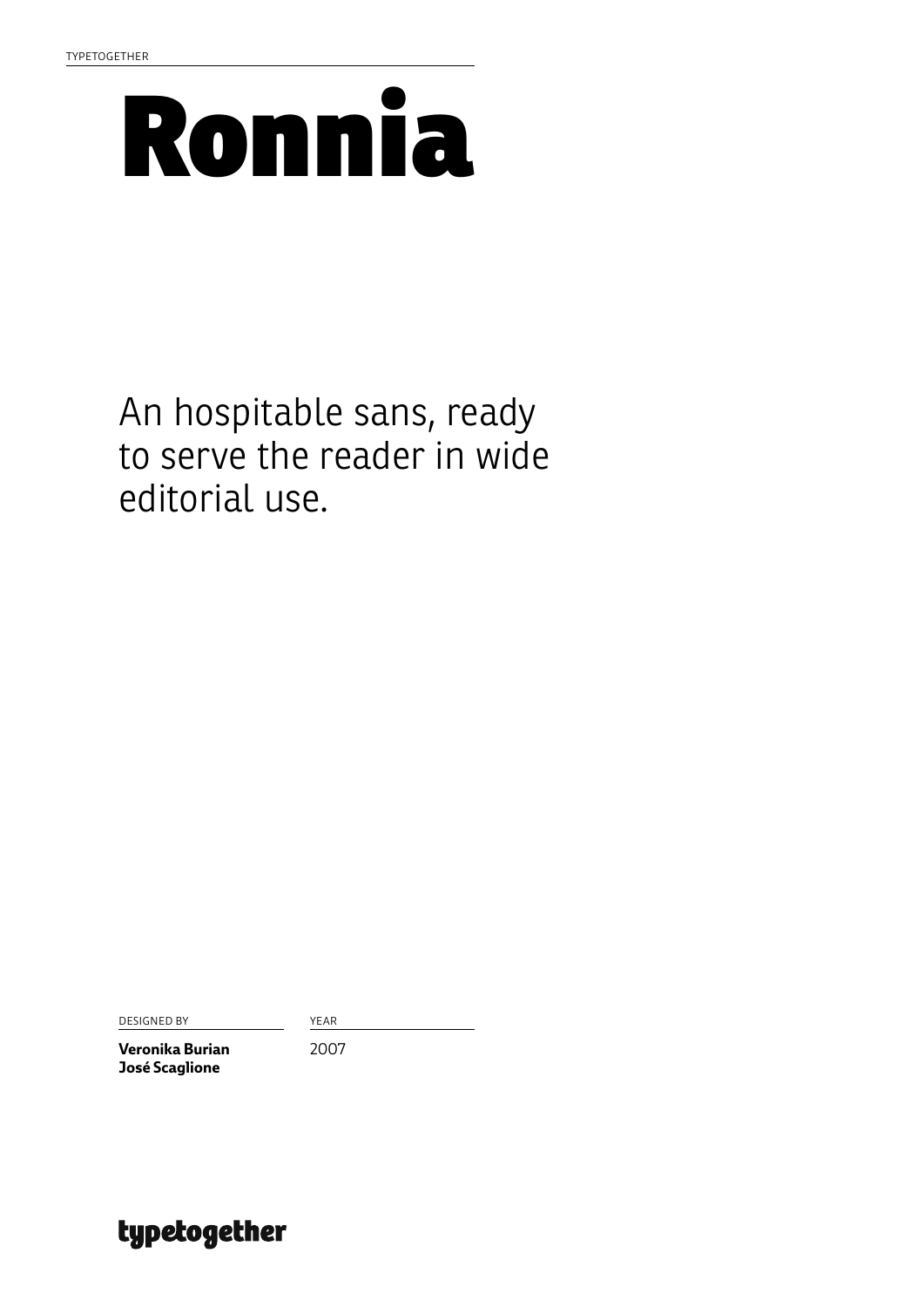One of the most remarkable characteristics of this humanist sans serif is its versatility. José Scaglione and Veronika Burian's Ronnia has the kind of personality that performs admirably in headlines, but is diffident enough for continuous and small text alike.

From newspaper headlines to web text and corporate business reports, Ronnia satisfies a broad range of applications in an equal range of sizes.

Good type designers create typefaces to solve a specific problem whether that problem is aesthetic, functional, or both. Ronnia was primarily engineered for newspaper and magazine applications.

This is seen in design choices such as its space-saving ability, high legibility, and the hospitable tone with which it approaches the reader; Ronnia prides itself in being ready to serve.

Toward this end, Ronnia comes in regular and condensed widths that deliver cohesive shapes, a strong impact in the heavier weights, and clear hospitality in the lighter weights. Distinct letterforms help with

quick reading, and interesting letterforms cause the reader to want to continue doing so. With this in mind, key glyphs like Ronnia 'a', 'c', 'e', 'l', 's', 'M', and 'G' have enough internal space to make recognition easy and enough personality to make reading enjoyable. Ronnia benefits from a mammoth x-height to readily voice captions, tables, and other minutiae. Its 28 styles grant the designer a broad range in text blocks, from coherent colour to texture variations – necessary tools to solve complex problems involving information and editorial design.

Ronnia many OpenType features (small caps, arrows, ornaments, ligatures, info-numerals, fractions, arrows, dingbats, superior letters, stylistic alternates, and much more) are focused on two corresponding things: serving its readers and eliminating the problems plaguing editorial designers.

The complete Ronnia family, along with our entire catalogue, has been optimised for today's varied screen uses.

STYLES

Thin *Thin Italic* Light *Light Italic* Regular *Italic* Semibold *Semibold Italic* **Bold Bold Italic** Extrabold *Extrabold Italic* Heavy *Heavy Italic*

Condensed Thin *Condensed Thin Italicc* Condensed Light *Condensed Light Italic* Condensed Regular *Condensed Italic* Condensed Semibold *Condensed Semibold Italic* **Condensed Bold** *Condensed Bold Italic* Condensed Extrabold *Condensed Extrabold Italic* Condensed Heavy *Condensed Heavy Italic*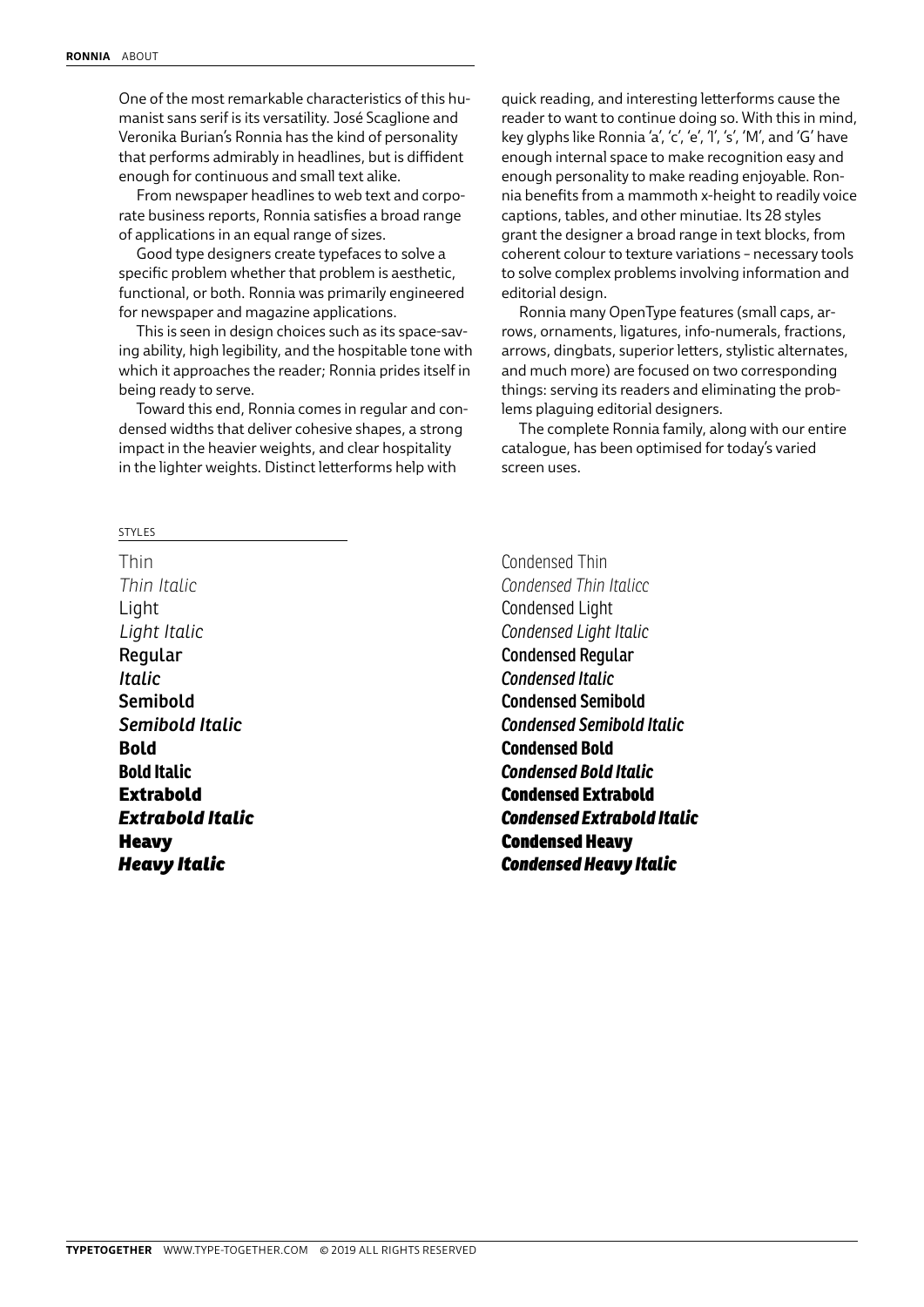# *Wide* **Efficace** *Účelný Kind Humanist* Glyphs Multifunción *UX 107 Synthetic Helmet*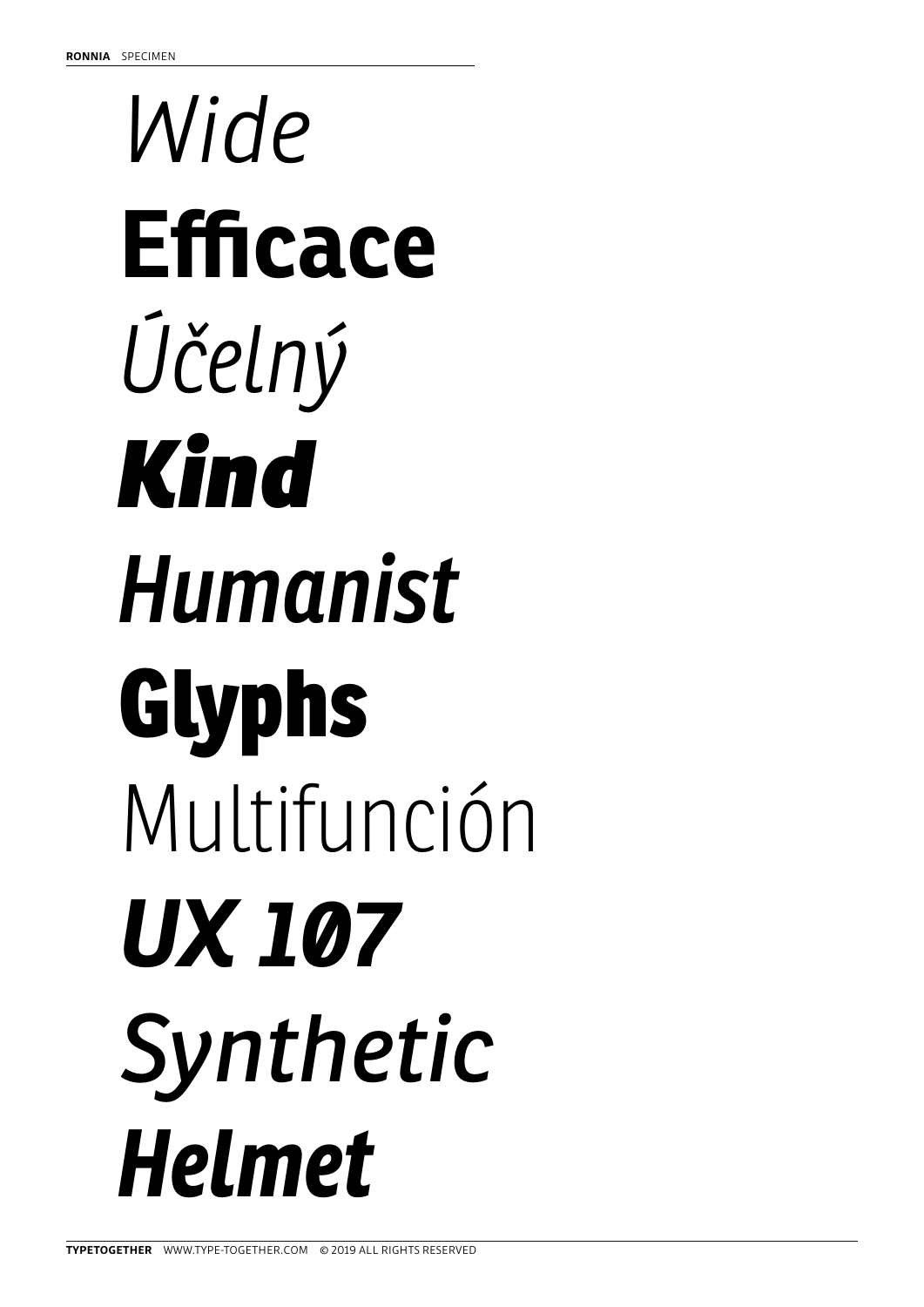# La cinquième

«Je souhaite acheter un bien usagé ďun commerçant. Est-ce que je bénéficierai des garanties?»

# *primates & humans* 19 paintings in total I'm happy to do Whatever *Yellowstone park* **YEAR 2: a 37% recorded improvement (€124,156)**

*Un crítico cultural le sigue los pasos en Buenos Aires al curador cubano Gerardo…*

# detail & flair *commonly @ Where could your talent take you?* PAZ > **@** · PAEACE > @ · FRIEDEN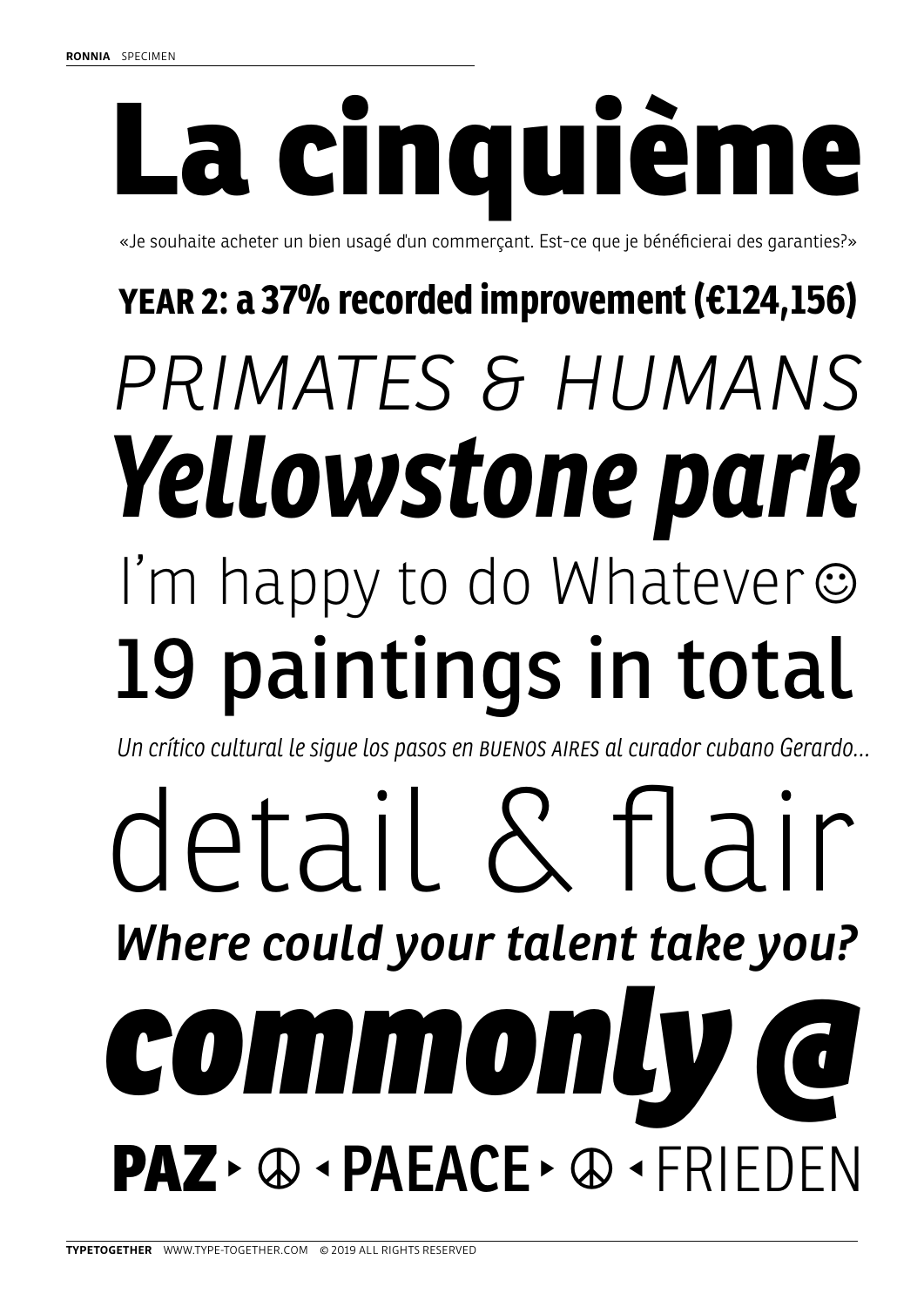HEAVY 55PT

# Rhythm *& Reaction*

HEAVY 50PT

# Rhythm *& Reaction*

HEAVY 45PT

# Rhythm *& Reaction*

HEAVY 35PT

# Rhythm *& Reaction*

HEAVY 30/36PT

'Rhythm & Reaction' gets under the skin of a British love affair with American jazz. *Jazz first came to Britain as a visual and cultural style — rather than as a musical form,* writes John L. Walters.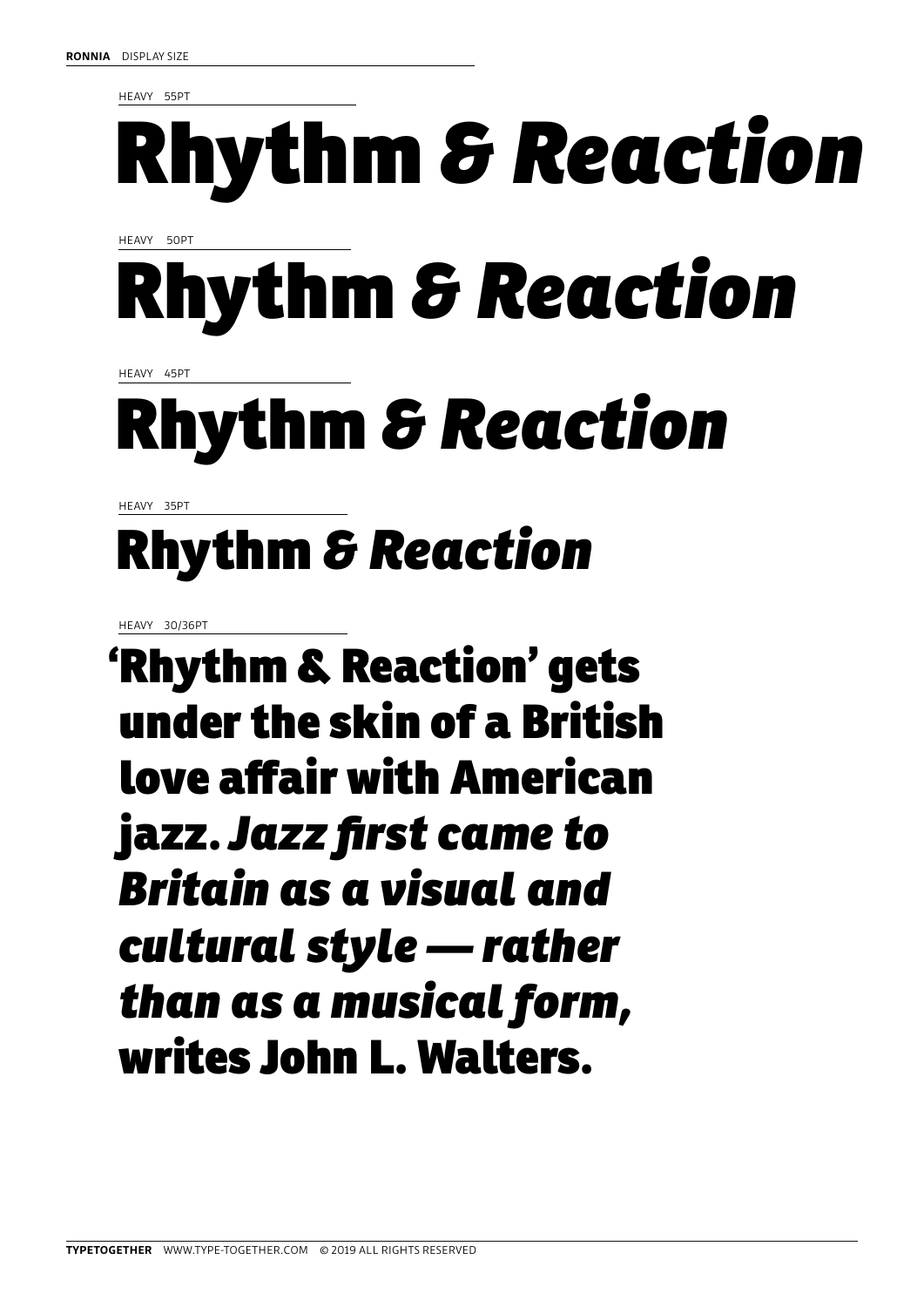THIN 55PT

# Rhythm *& Reaction*

THIN 50PT

Rhythm *& Reaction*

THIN 45PT

# Rhythm *& Reaction*

THIN 35PT

# Rhythm *& Reaction*

THIN 30/36PT

'Rhythm & Reaction' gets under the skin of a British love affair with American jazz. *Jazz first came to Britain as a visual and cultural style — rather than as a musical form,* writes John L. Walters.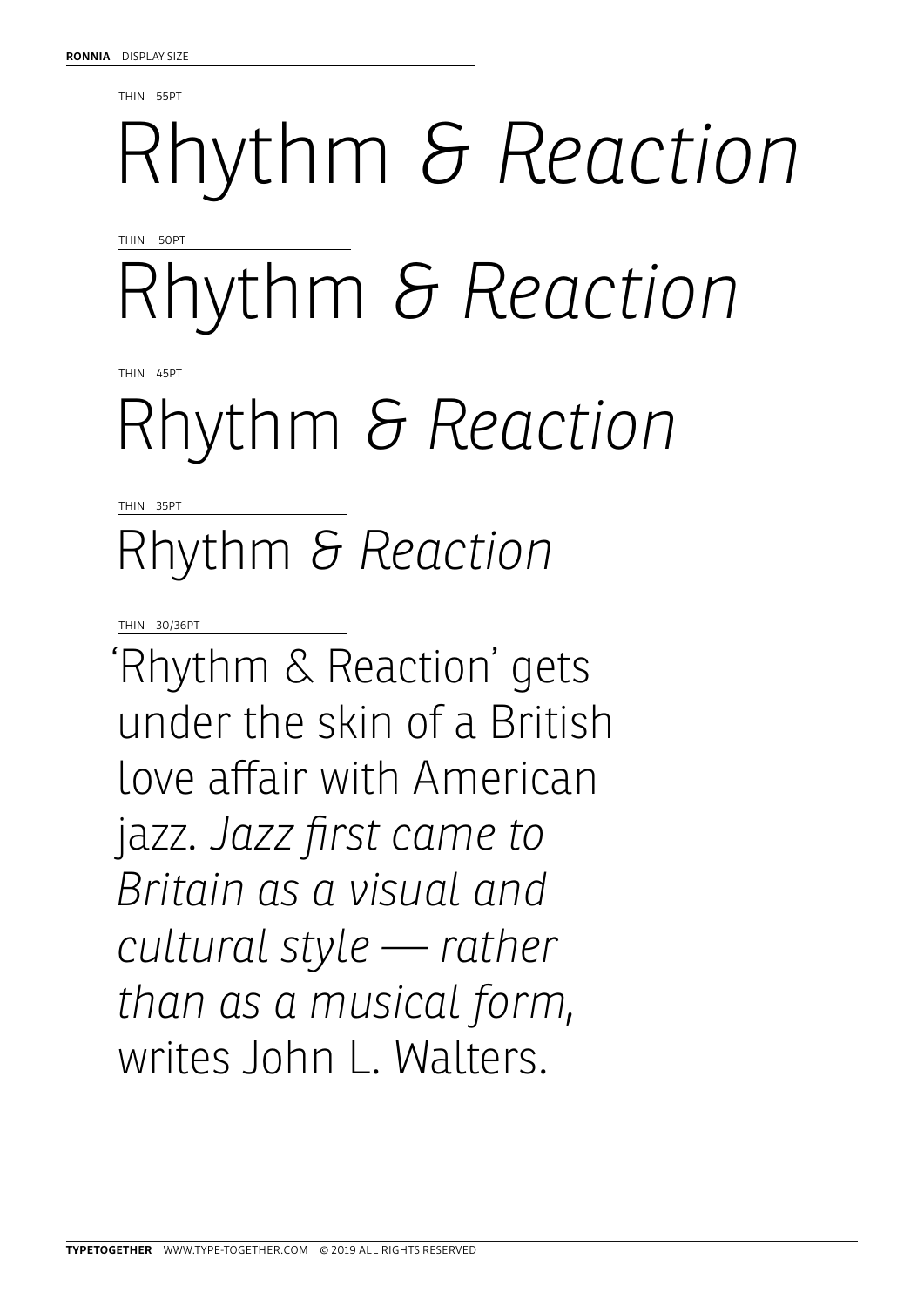THIN 25/30PT

And now I was on my journey, *in a pair of thick boots* and with a hazel stick in my

LIGHT 25/30PT

And now I was on my journey, *in a pair of thick boots* and with a hazel stick in my

REGULAR 25/30PT

And now I was on my journey, *in a pair of thick boots* and with a hazel stick in my

SEMIBOLD 25/30PT

And now I was on my journey, *in a pair of thick boots* and with a hazel stick in my

BOLD 25/30PT

**And now I was on my journey,** *in a pair of thick boots* **and with a hazel stick in my** 

EXTRABOLD 25/30PT

# And now I was on my journey, *in a pair of thick boots* and with a hazel stick in my

HEAVY 25/30PT

And now I was on my journey, *in a pair of thick boots* and with a hazel stick in my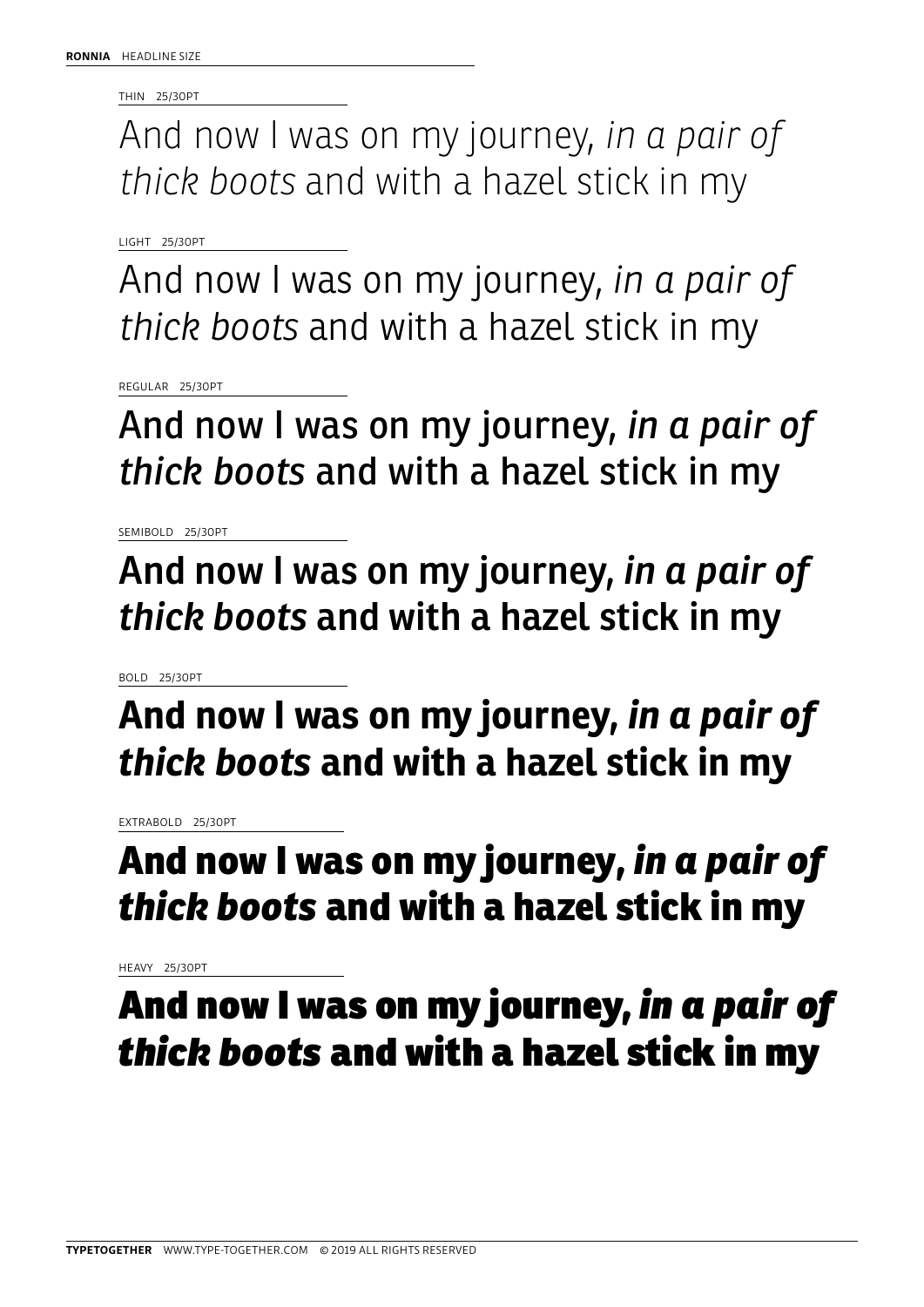THIN 18/22PT

Whenever Henry Wilt took the dog for a walk, or, to be more accurate, *when the dog took him*, or, to be exact, when Mrs Wilt told them both *to go and take themselves out of the house* so that she could do *her yoga* exercises,

# LIGHT 18/22PT

Whenever Henry Wilt took the dog for a walk, or, to be more accurate, *when the dog took him,* or, to be exact, when Mrs Wilt told them both *to go and take themselves*  out of the house so that she could do *her yoga* exercises,

# REGULAR 18/22PT

Whenever Henry Wilt took the dog for a walk, or, to be more accurate, *when the dog took him,* or, to be exact, when Mrs Wilt told them both *to go and take themselves* out of the house so that she could do *her yoga* exercises,

# SEMIBOLD 18/22PT

Whenever Henry Wilt took the dog for a walk, or, to be more accurate, *when the dog took him,* or, to be exact, when Mrs Wilt told them both *to go and take themselves*  out of the house so that she could do *her yoga* exercises,

# BOLD 18/22PT

**Whenever Henry Wilt took the dog for a walk, or, to be more accurate,** *when the dog took him,* **or, to be exact, when Mrs Wilt told them both** *to go and take themselves* **out of the house so that she could do** *her yoga* **exercises,** 

# EXTRABOLD 18/22PT

Whenever Henry Wilt took the dog for a walk, or, to be more accurate, *when the dog took him,* or, to be exact, when Mrs Wilt told them both *to go and take themselves* out of the house so that she could do *her yoga* exercises,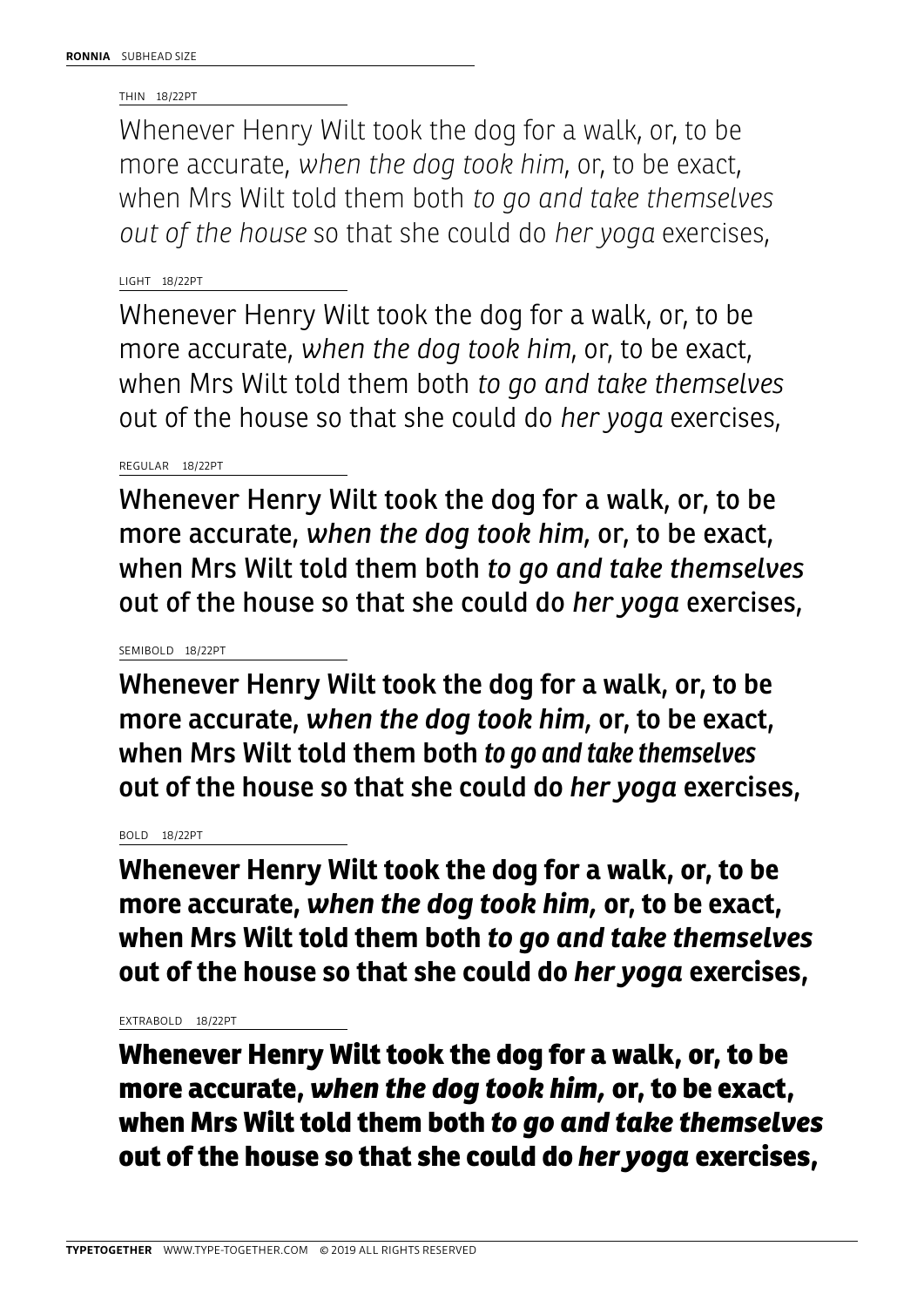HEAVY 18/22PT

Whenever Henry Wilt took the dog for a walk, or, to be more accurate, *when the dog took him,* or, to be exact, when Mrs Wilt told them both *to go and take themselves*  out of the house so that she could do *her yoga* exercises,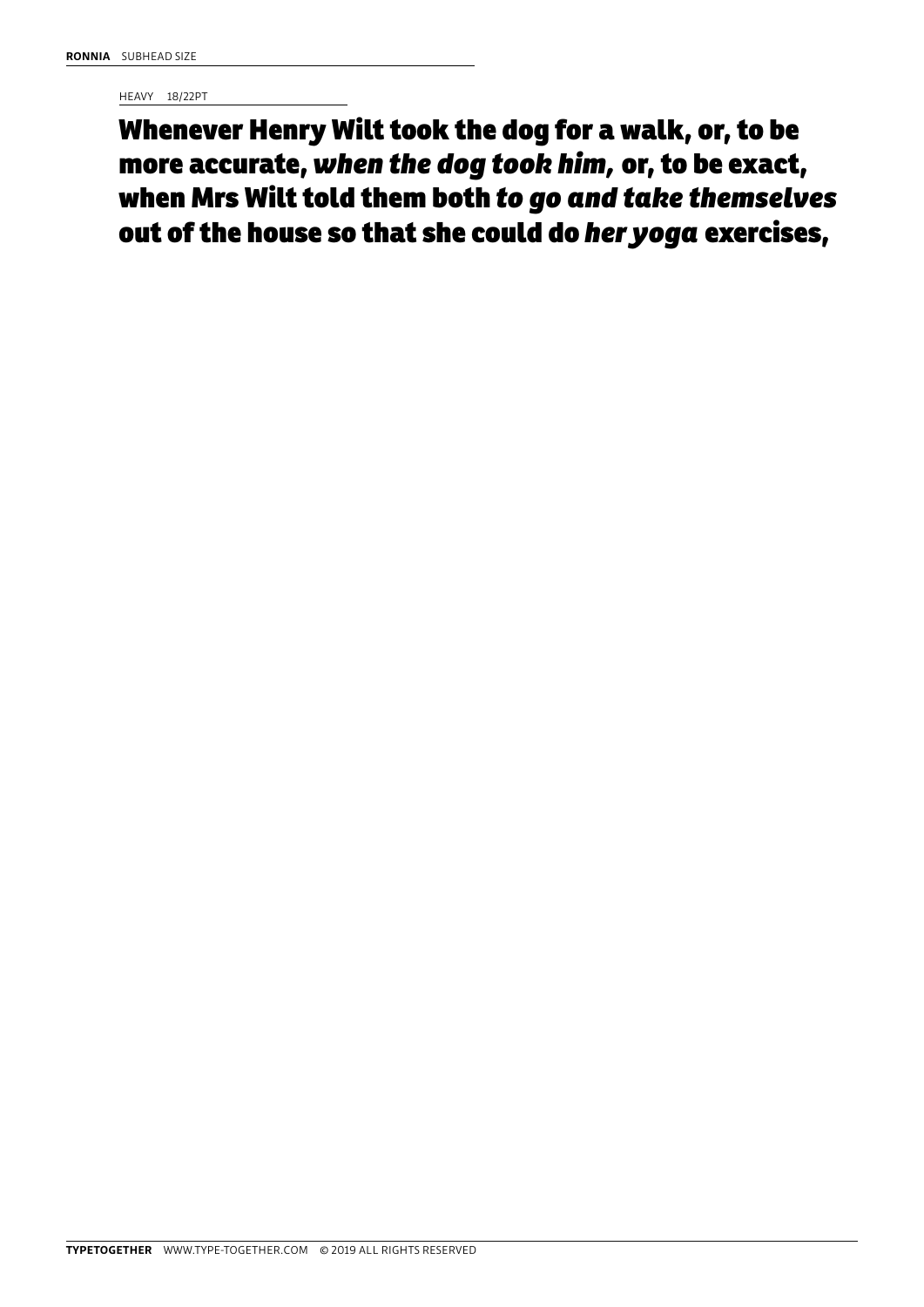# THIN 10/13PT

As might have been foreseen, Franconia proved to be an excellent place in which to study the difficult family of *flycatchers*. All our common eastern Massachusetts species were present –t he *kingbird*, the *phoebe*, the *wood pewee*, and the *least flycatche r*– and with them the *crested flycatcher* (not common), the *olive-sided*, the *traill*, and the *yellow-bellied*. The phoebe-like cry of the traill was to be heard constantly from the hotel piazza. The yellow-bellied seemed to be confined to deep and rather swampy woods in the valley, and to the mountain-side forests; being most numerous on Mount

# LIGHT 10/13PT

As might have been foreseen, Franconia proved to be an excellent place in which to study the difficult family of *flycatchers*. All our common eastern Massachusetts species were present – the *kingbird*, the *phoebe*, the *wood pewee*, and the *least flycatcher*– and with them the *crested flycatcher* (not common), the *olive-sided*, the *traill*, and the *yellow-bellied*. The *phoebe-like* cry of the traill was to be heard constantly from the hotel piazza. The *yellow-bellied* seemed to be confined to deep and rather swampy woods in the valley, and to the mountain-side forests; being most numerous on Mount Lafayette,

# REGULAR 10/13PT

As might have been foreseen, Franconia proved to be an excellent place in which to study the difficult family of *flycatchers*. All our common eastern Massachusetts species were present – the *kingbird*, the *phoebe*, the *wood pewee*, and the *least flycatcher* – and with them the *crested flycatcher* (not common), the *olive-sided*, the *traill*, and the *yellow-bellied*. The *phoebe-like* cry of the traill was to be heard constantly from the hotel piazza. The *yellow-bellied* seemed to be confined to deep and rather swampy woods in the valley, and to the mountain-side

# SEMIBOLD 10/13PT

As might have been foreseen, Franconia proved to be an excellent place in which to study the difficult family of *flycatchers*. All our common eastern Massachusetts species were present – the *kingbird*, the *phoebe*, the *wood pewee*, and the *least flycatcher* – and with them the *crested flycatcher* (not common), the *olive-sided*, the *traill*, and the *yellow-bellied.* The *phoebe-like* cry of the traill was to be heard constantly from the hotel piazza. The *yellow-bellied* seemed to be confined to deep and rather swampy woods in the valley, and to the mountain-side

# THIN 12/15PT

As might have been foreseen, Franconia proved to be an excellent place in which to study the difficult family of *flycatchers*. All our common eastern Massachusetts species were present – the *kingbird*, the *phoebe*, the *wood pewee*, and the *least flycatcher* – and with them the *crested flycatcher* (not common), the *olive-sided*, the *traill*, and the *yellowbellied*. The phoebe-like cry of the traill was to be heard constantly from the hotel piazza.

# LIGHT 12/15PT

As might have been foreseen, Franconia proved to be an excellent place in which to study the difficult family of *flycatchers*. All our common eastern Massachusetts species were present – the *kingbird*, the *phoebe*, the *wood pewee*, and the *least flycatcher* – and with them the *crested flycatcher* (not common), the *olive-sided*, the *traill*, and the *yellow-bellied*. The *phoebe-like* cry of the traill was to be heard constantly from the hotel piazza. The *yellow-*

# REGULAR 12/15PT

As might have been foreseen, Franconia proved to be an excellent place in which to study the difficult family of *flycatchers*. All our common eastern Massachusetts species were present – the *kingbird*, the *phoebe*, the *wood pewee*, and the *least flycatcher*  – and with them the *crested flycatcher*  (not common), the *olive-sided*, the *traill*, and the *yellow-bellied*. The *phoebe-like* cry of the traill was to be heard constantly

# SEMIBOLD 12/15PT

As might have been foreseen, Franconia proved to be an excellent place in which to study the difficult family of *flycatchers*. All our common eastern Massachusetts species were present – the *kingbird*, the *phoebe*, the *wood pewee*, and the *least flycatcher* – and with them the *crested flycatcher* (not common), the *olive-sided*, the *traill*, and the *yellow-bellied.* The *phoebe-like* cry of the traill was to be heard constantly from the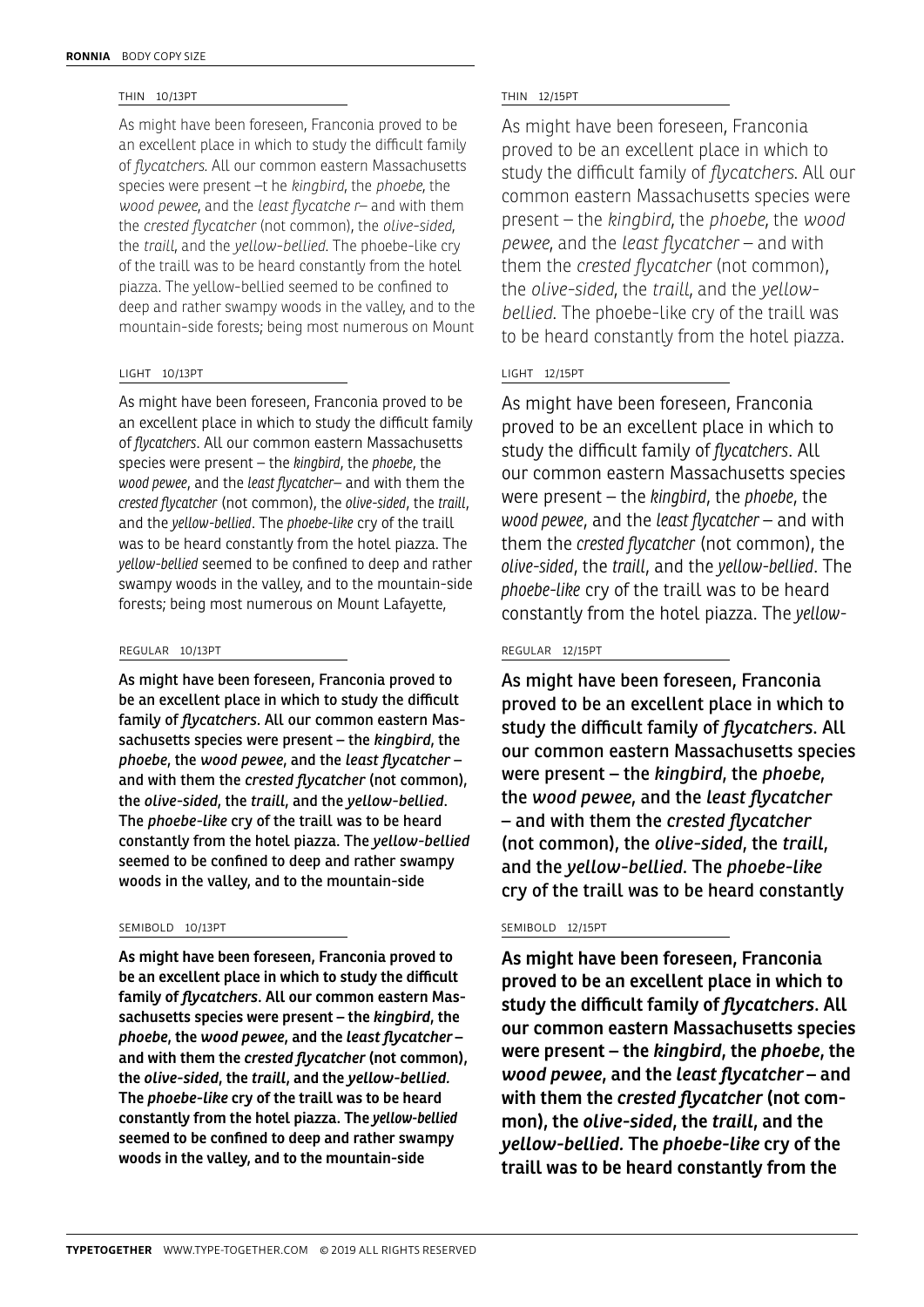# BOLD 10/13PT BOLD 12/15PT

**As might have been foreseen, Franconia proved to be an excellent place in which to study the difficult family of** *flycatchers***. All our common eastern Massachusetts species were present – the** *kingbird***, the**  *phoebe***, the** *wood pewee***, and the** *least flycatcher*  **– and with them the** *crested flycatcher* **(not common), the** *olive-sided***, the** *traill***, and the** *yellowbellied***. The** *phoebe-like* **cry of the** *traill* **was to be heard constantly from the hotel piazza. The** *yellowbellied* **seemed to be confined to deep and rather swampy woods in the valley, and to the mountain-**

**As might have been foreseen, Franconia proved to be an excellent place in which to study the difficult family of** *flycatchers***. All our common eastern Massachusetts species were present – the** *kingbird***, the**  *phoebe***, the** *wood pewee***, and the** *least flycatcher* **– and with them the** *crested flycatcher* **(not common), the** *olive-sided***, the** *traill***, and the** *yellow-bellied***. The**  *phoebe-like* **cry of the** *traill* **was to be**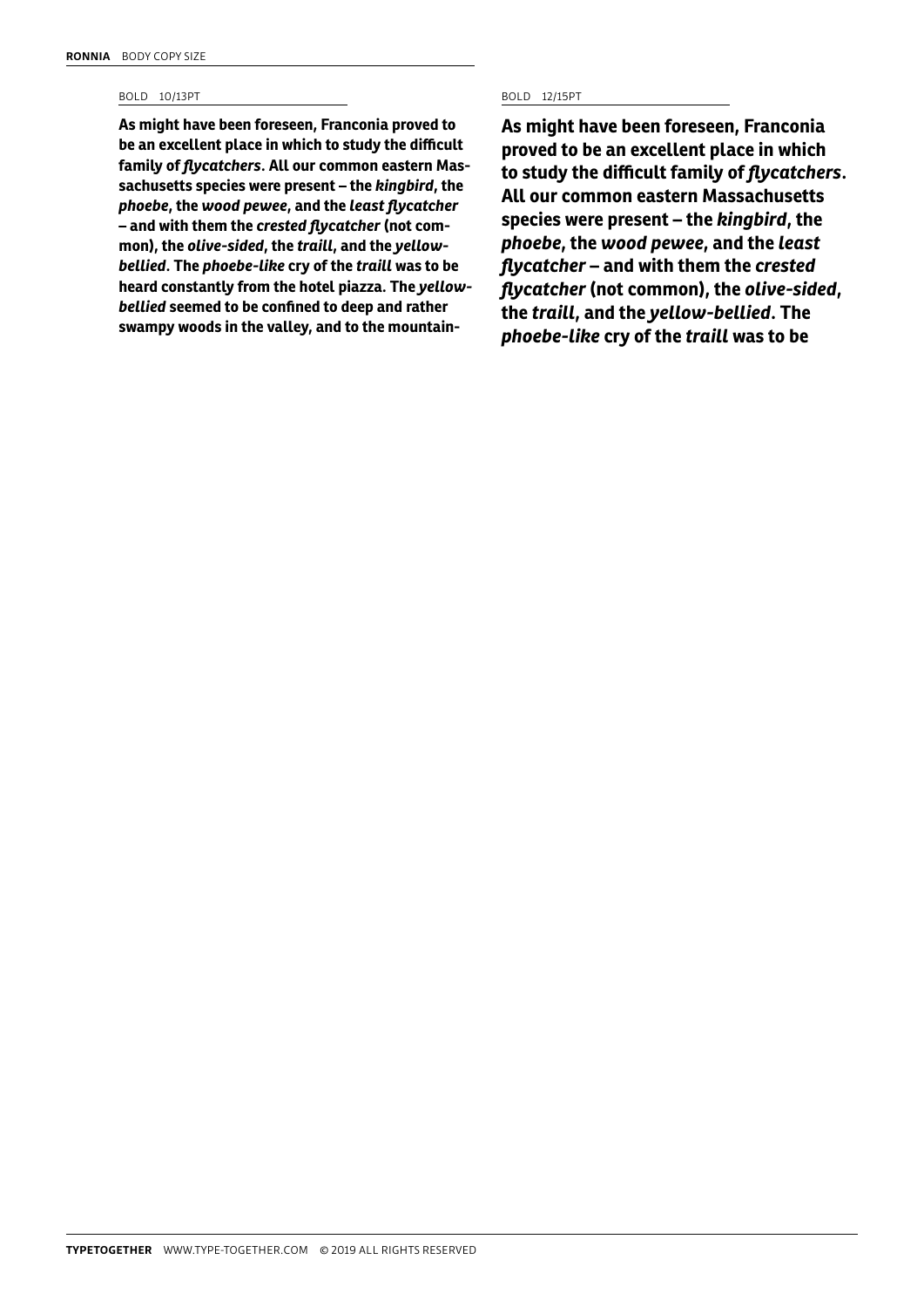HEAVY 55PT

# Rhythm *& Reaction*

HEAVY 50PT

# Rhythm *& Reaction*

HEAVY 45PT

# Rhythm *& Reaction*

HEAVY 35PT

# Rhythm *& Reaction*

HEAVY 30/36PT

'Rhythm & Reaction' gets under the skin of a British love affair with American jazz. *Jazz first came to Britain as a visual and cultural style — rather than as a musical form,* writes John L. Walters.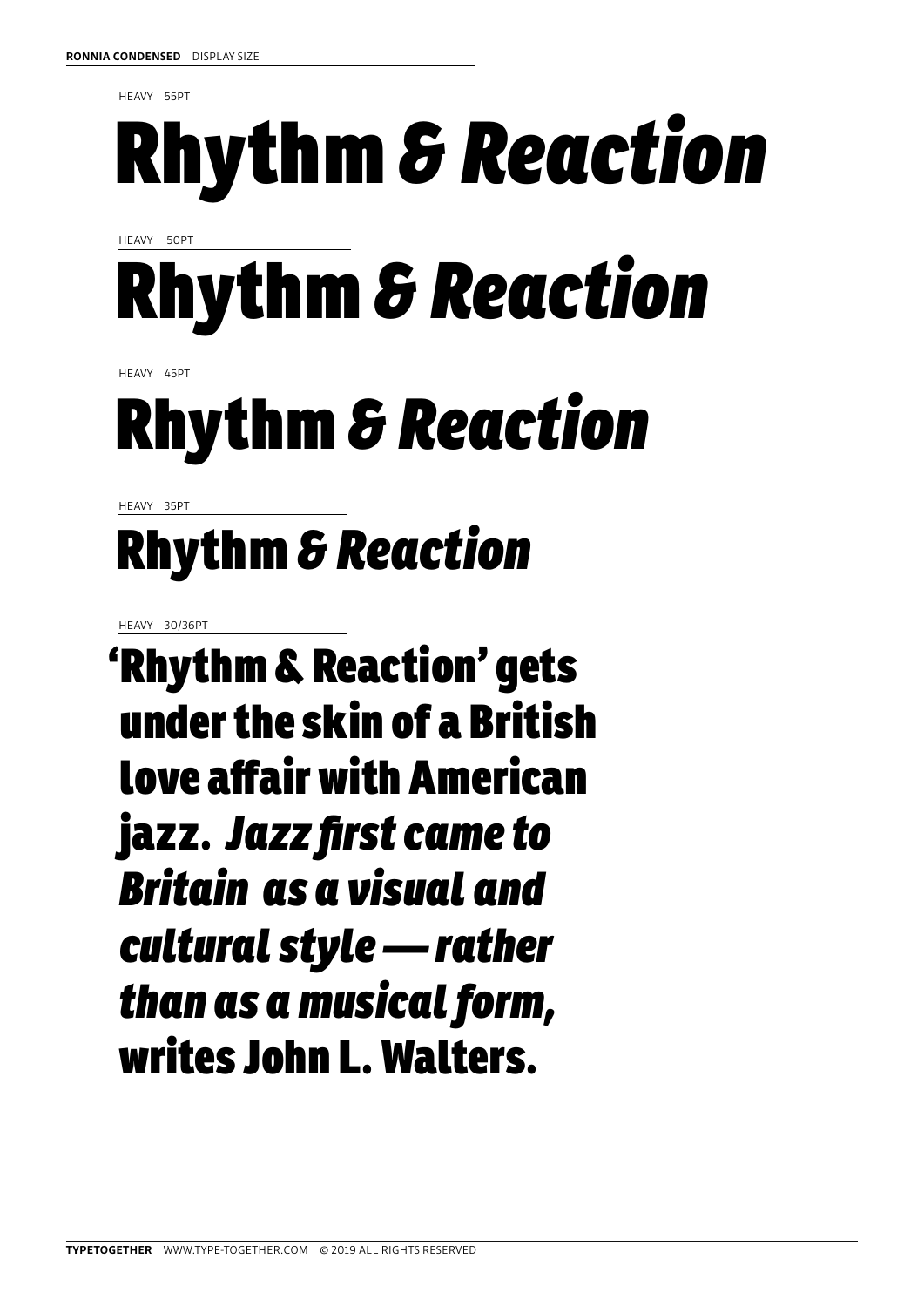THIN 55PT

# Rhythm *& Reaction*

THIN 50PT

Rhythm *& Reaction*

THIN 45PT

# Rhythm *& Reaction*

THIN 35PT

# Rhythm *& Reaction*

THIN 30/36PT

'Rhythm & Reaction' gets under the skin of a British love affair with American jazz. *Jazz first came to Britain as a visual and cultural style — rather than as a musical form,* writes John L. Walters.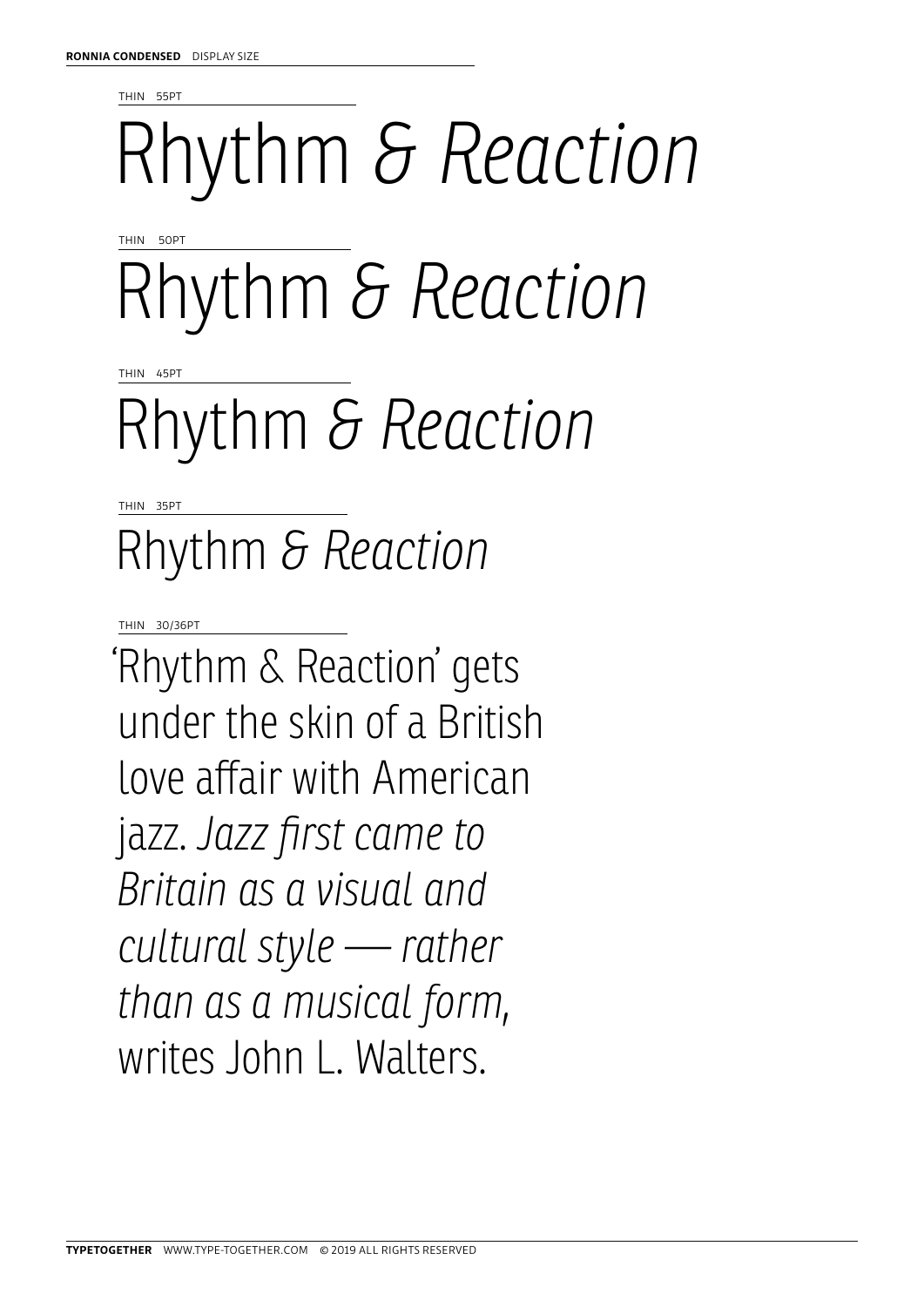THIN 25/30PT

And now I was on my journey, *in a pair of thick boots* and with a hazel stick in my

LIGHT 25/30PT

And now I was on my journey, *in a pair of thick boots* and with a hazel stick in my

REGULAR 25/30PT

And now I was on my journey, *in a pair of thick boots* and with a hazel stick in my

SEMIBOLD 25/30PT

And now I was on my journey, *in a pair of thick boots* and with a hazel stick in my

BOLD 25/30PT

**And now I was on my journey,** *in a pair of thick boots* **and with a hazel stick in my** 

EXTRABOLD 25/30PT

# And now I was on my journey, *in a pair of thick boots* and with a hazel stick in my

HEAVY 25/30PT

And now I was on my journey, *in a pair of thick boots* and with a hazel stick in my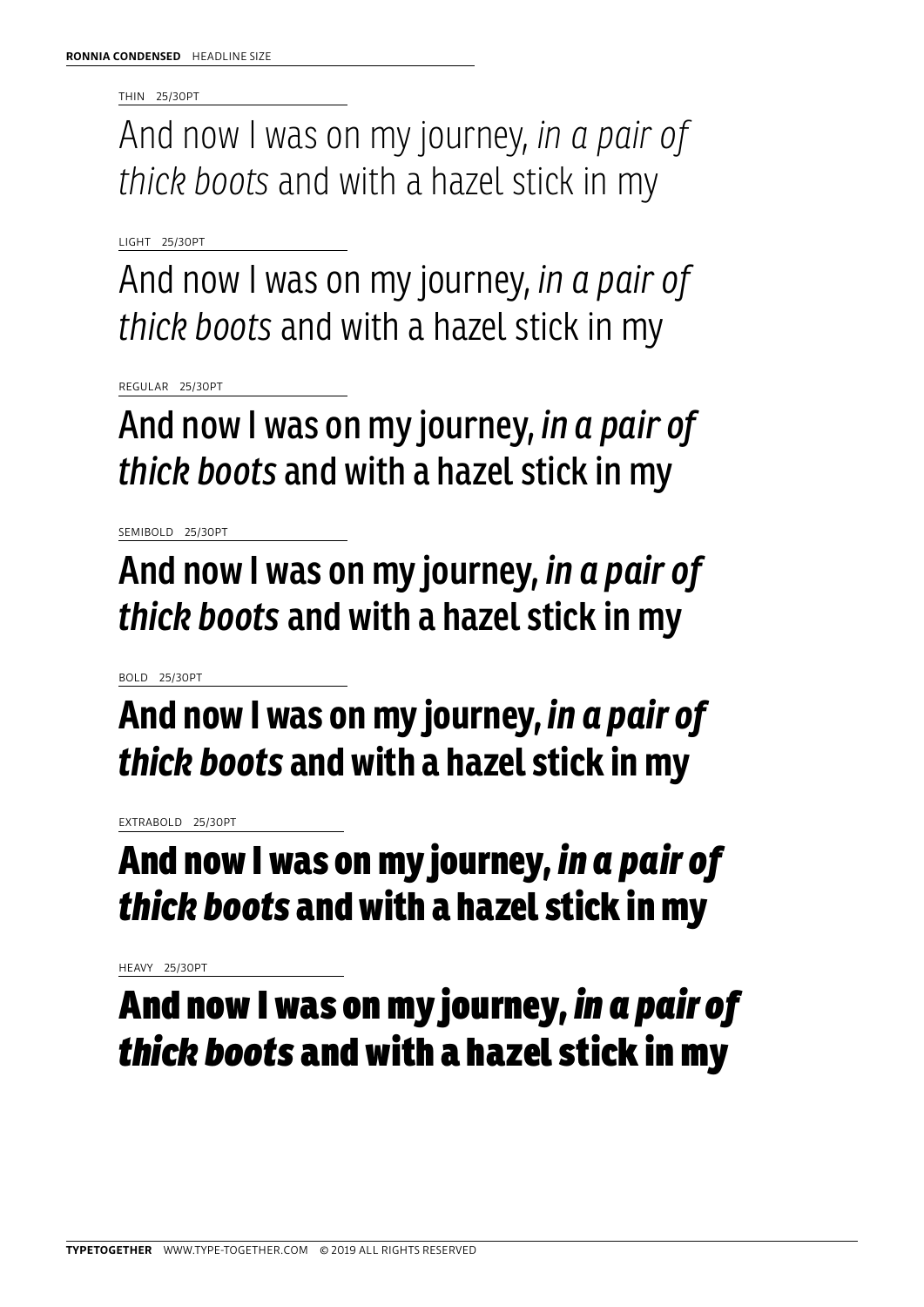# THIN 18/22PT

Whenever Henry Wilt took the dog for a walk, or, to be more accurate, *when the dog took him*, or, to be exact, when Mrs Wilt told them both *to go and take themselves out of the house* so that she could do *her yoga* exercises, he always took the same

# LIGHT 18/22PT

Whenever Henry Wilt took the dog for a walk, or, to be more accurate, *when the dog took him,* or, to be exact, when Mrs Wilt told them both *to go and take themselves* out of the house so that she could do *her yoga* exercises, he always took the same

# REGULAR 18/22PT

Whenever Henry Wilt took the dog for a walk, or, to be more accurate, *when the dog took him,* or, to be exact, when Mrs Wilt told them both *to go and take themselves* out of the house so that she could do *her yoga* exercises, he always took the same

# SEMIBOLD 18/22PT

Whenever Henry Wilt took the dog for a walk, or, to be more accurate, *when the dog took him,* or, to be exact, when Mrs Wilt told them both *to go and take themselves* out of the house so that she could do *her yoga* exercises, he always took the same

# BOLD 18/22PT

**Whenever Henry Wilt took the dog for a walk, or, to be more accurate,***when the dog took him,* **or, to be exact, when Mrs Wilt told them both** *to go and take themselves out of the house* **so that she could do her** *yoga* **exercises, he always took the same** 

# EXTRABOLD 18/22PT

Whenever Henry Wilt took the dog for a walk, or, to be more accurate, *when the dog took him,* or, to be exact, when Mrs Wilt told them both *to go and take themselves* out of the house so that she could do *her yoga* exercises, he always took the same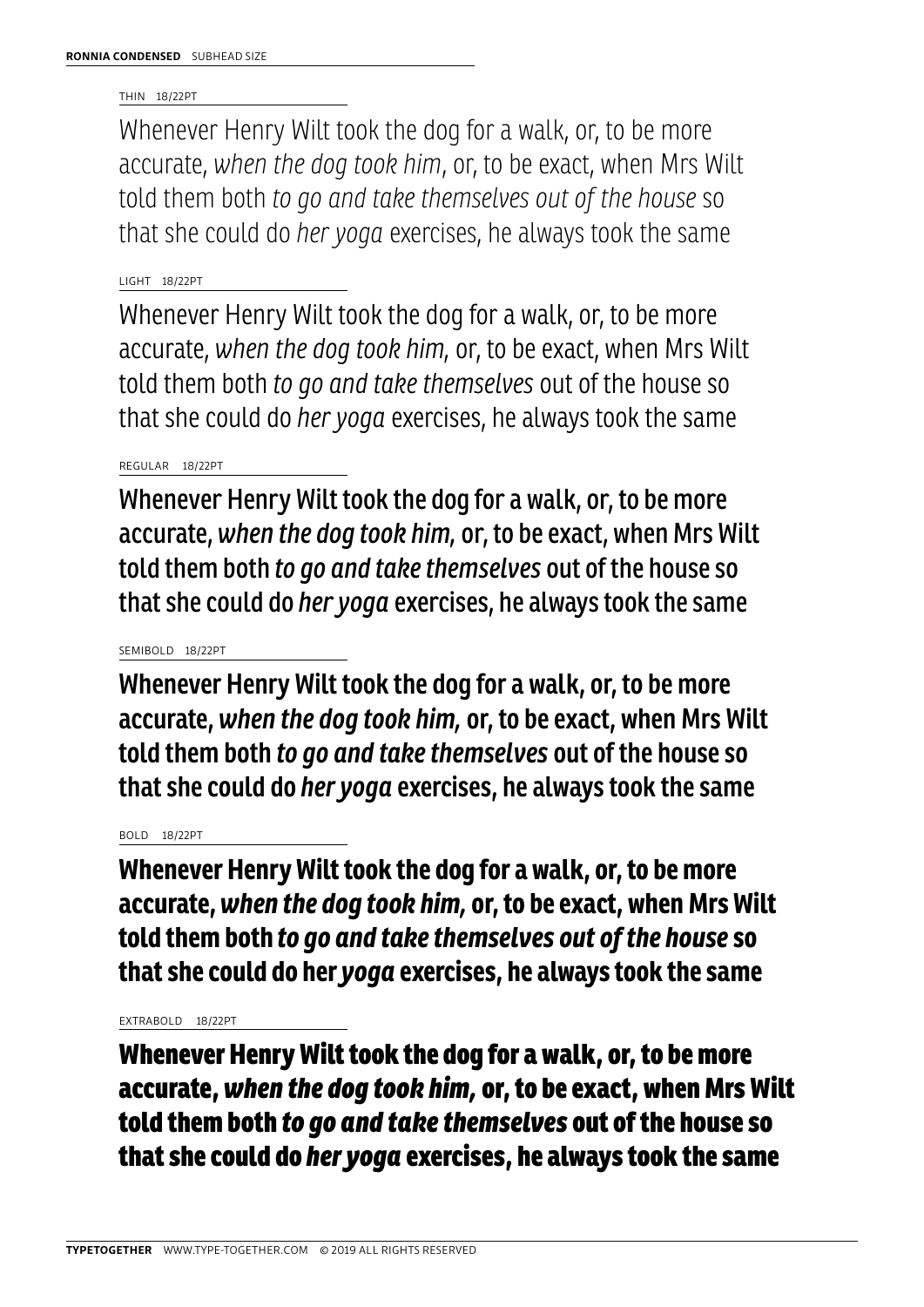HEAVY 18/22PT

Whenever Henry Wilt took the dog for a walk, or, to be more accurate, *when the dog took him,* or, to be exact, when Mrs Wilt told them both *to go and take themselves* out of the house so that she could do *her yoga* exercises, he always took the same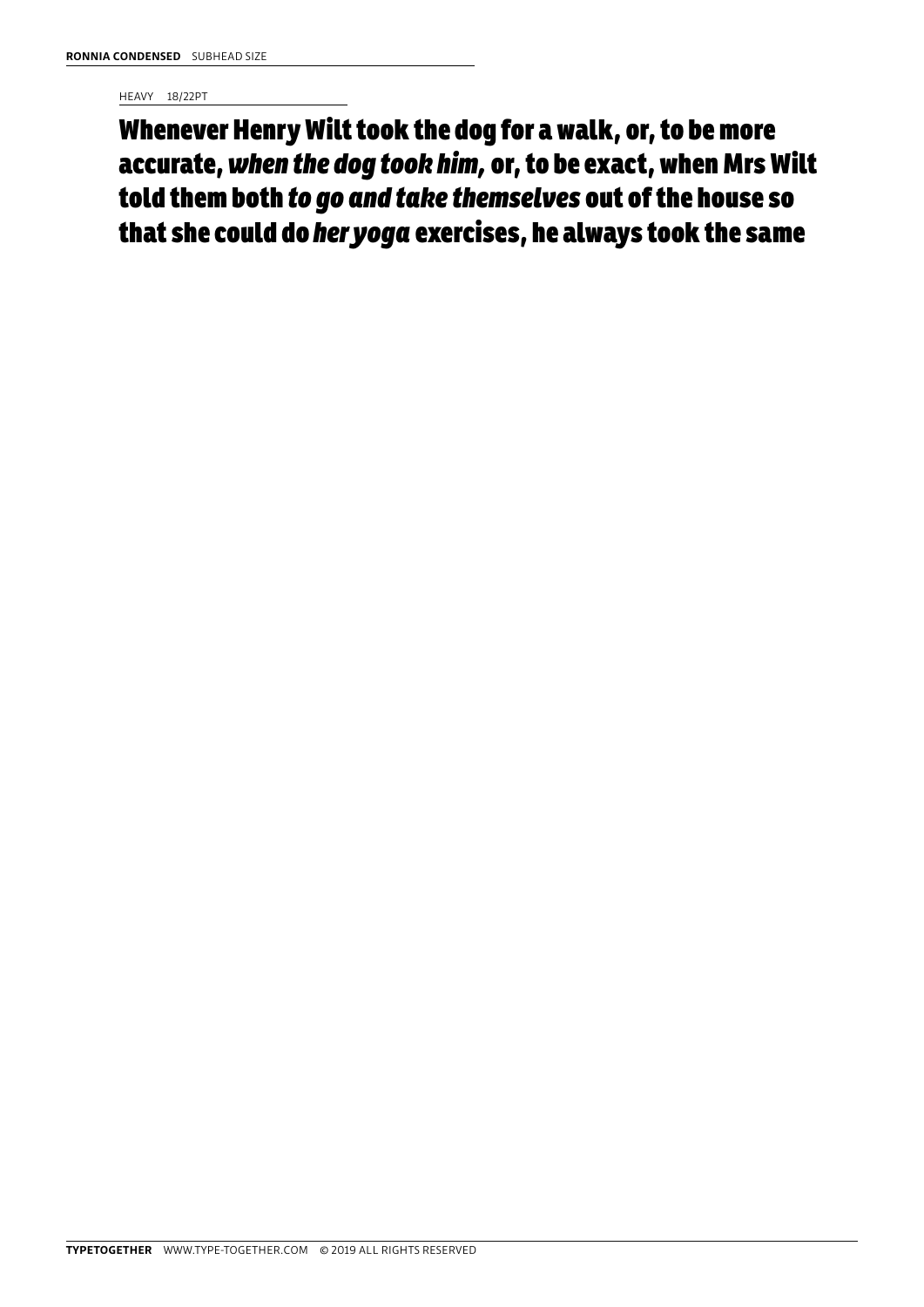# THIN 10/13PT

As might have been foreseen, Franconia proved to be an excellent place in which to study the difficult family of *flycatchers*. All our common eastern Massachusetts species were present – the *kingbird*, the *phoebe*, the *wood pewee*, and the *least flycatcher*  – and with them the *crested flycatcher* (not common), the *olive-sided*, the *traill*, and the *yellow-bellied*. The phoebe-like cry of the traill was to be heard constantly from the hotel piazza. The yellow-bellied seemed to be confined to deep and rather swampy woods in the valley, and to the mountain-side forests; being most numerous on Mount Lafayette, where it ran well up toward the limit of trees. In his notes, the yellow-belly may be

# LIGHT 10/13PT

As might have been foreseen, Franconia proved to be an excellent place in which to study the difficult family of *flycatchers*. All our common eastern Massachusetts species were present – the *kingbird*, the *phoebe*, the *wood pewee*, and the *least flycatcher* – and with them the *crested flycatcher* (not common), the *olive-sided*, the *traill*, and the *yellow-bellied*. The *phoebelike* cry of the traill was to be heard constantly from the hotel piazza. The *yellow-bellied* seemed to be confined to deep and rather swampy woods in the valley, and to the mountain-side forests; being most numerous on Mount Lafayette, where it ran well up toward the limit of trees. In his notes, the yellow-belly

# REGULAR 10/13PT

As might have been foreseen, Franconia proved to be an excellent place in which to study the difficult family of *flycatchers*. All our common eastern Massachusetts species were present – the *kingbird*, the *phoebe*, the *wood pewee*, and the *least flycatcher* – and with them the *crested flycatcher* (not common), the *olive-sided*, the *traill*, and the *yellow-bellied*. The *phoebelike* cry of the traill was to be heard constantly from the hotel piazza. The *yellow-bellied* seemed to be confined to deep and rather swampy woods in the valley, and to the mountain-side forests; being most numerous on Mount Lafayette, where it ran well up toward the limit of trees. In his notes, the yellow-

# SEMIBOLD 10/13PT

As might have been foreseen, Franconia proved to be an excellent place in which to study the difficult family of *flycatchers*. All our common eastern Massachusetts species were present – the *kingbird*, the *phoebe*, the *wood pewee*, and the *least flycatcher* – and with them the *crested flycatcher* (not common), the *olive-sided*, the *traill*, and the *yellow-bellied.* The *phoebe-like* cry of the traill was to be heard constantly from the hotel piazza. The *yellow-bellied* seemed to be confined to deep and rather swampy woods in the valley, and to the mountain-side forests; being most numerous on Mount Lafayette, where it ran well up toward the limit of trees. In his

# THIN 12/15PT

As might have been foreseen, Franconia proved to be an excellent place in which to study the difficult family of *flycatchers*. All our common eastern Massachusetts species were present – the *kingbird*, the *phoebe*, the *wood pewee*, and the *least flycatcher* – and with them the *crested flycatcher* (not common), the *olive-sided*, the *traill*, and the *yellow-bellied*. The phoebe-like cry of the traill was to be heard constantly from the hotel piazza. The yellow-bellied seemed to be confined to deep and rather swampy woods in the

# LIGHT 12/15PT

As might have been foreseen, Franconia proved to be an excellent place in which to study the difficult family of *flycatchers*. All our common eastern Massachusetts species were present – the *kingbird*, the *phoebe*, the *wood pewee*, and the *least flycatcher* – and with them the *crested flycatcher* (not common), the *olive-sided*, the *traill*, and the *yellow-bellied*. The *phoebe-like* cry of the traill was to be heard constantly from the hotel piazza. The *yellow-bellied* seemed to be confined to deep and rather swampy

# REGULAR 12/15PT

As might have been foreseen, Franconia proved to be an excellent place in which to study the difficult family of *flycatchers*. All our common eastern Massachusetts species were present – the *kingbird*, the *phoebe*, the *wood pewee*, and the *least flycatcher* – and with them the *crested flycatcher* (not common), the *olive-sided*, the *traill*, and the *yellow-bellied*. The *phoebe-like* cry of the traill was to be heard constantly from the hotel piazza. The *yellow-bellied* seemed to be confined to deep and rather swampy

# SEMIBOLD 12/15PT

As might have been foreseen, Franconia proved to be an excellent place in which to study the difficult family of *flycatchers*. All our common eastern Massachusetts species were present – the *kingbird*, the *phoebe*, the *wood pewee*, and the *least flycatcher* – and with them the *crested flycatcher* (not common), the *olive-sided*, the *traill*, and the *yellow-bellied.* The *phoebe-like* cry of the traill was to be heard constantly from the hotel piazza. The *yellow-bellied* seemed to be confined to deep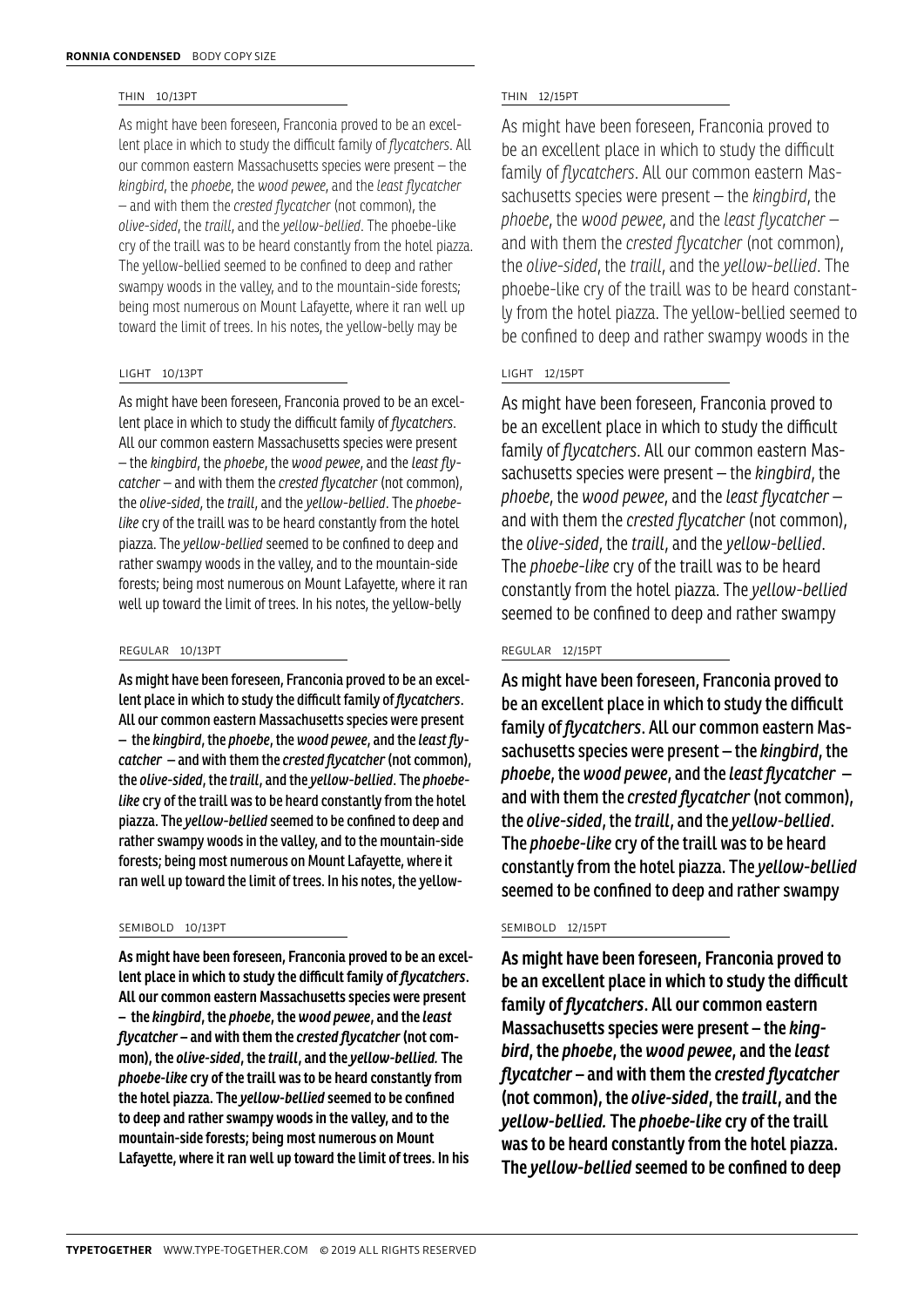# BOLD 10/13PT BOLD 12/15PT

**As might have been foreseen, Franconia proved to be an excellent place in which to study the difficult family of**  *flycatchers***. All our common eastern Massachusetts species were present – the** *kingbird***, the** *phoebe***, the** *wood pewee***, and the** *least flycatcher* **– and with them the** *crested flycatcher* **(not common), the** *olive-sided***, the** *traill***, and the**  *yellow-bellied***. The** *phoebe-like* **cry of the** *traill* **was to be heard constantly from the hotel piazza. The** *yellow-bellied* **seemed to be confined to deep and rather swampy woods in the valley, and to the mountain-side forests; being most numerous on Mount Lafayette, where it ran well up toward** 

**As might have been foreseen, Franconia proved to be an excellent place in which to study the difficult family of** *flycatchers***. All our common eastern Massachusetts species were present – the** *kingbird***, the** *phoebe***, the** *wood pewee***, and the** *least flycatcher* **– and with them the** *crested flycatcher* **(not common), the** *olive-sided***, the** *traill***, and the**  *yellow-bellied***. The** *phoebe-like* **cry of the traill was to be heard constantly from the hotel piazza. The yellow-bellied seemed to be confined to deep**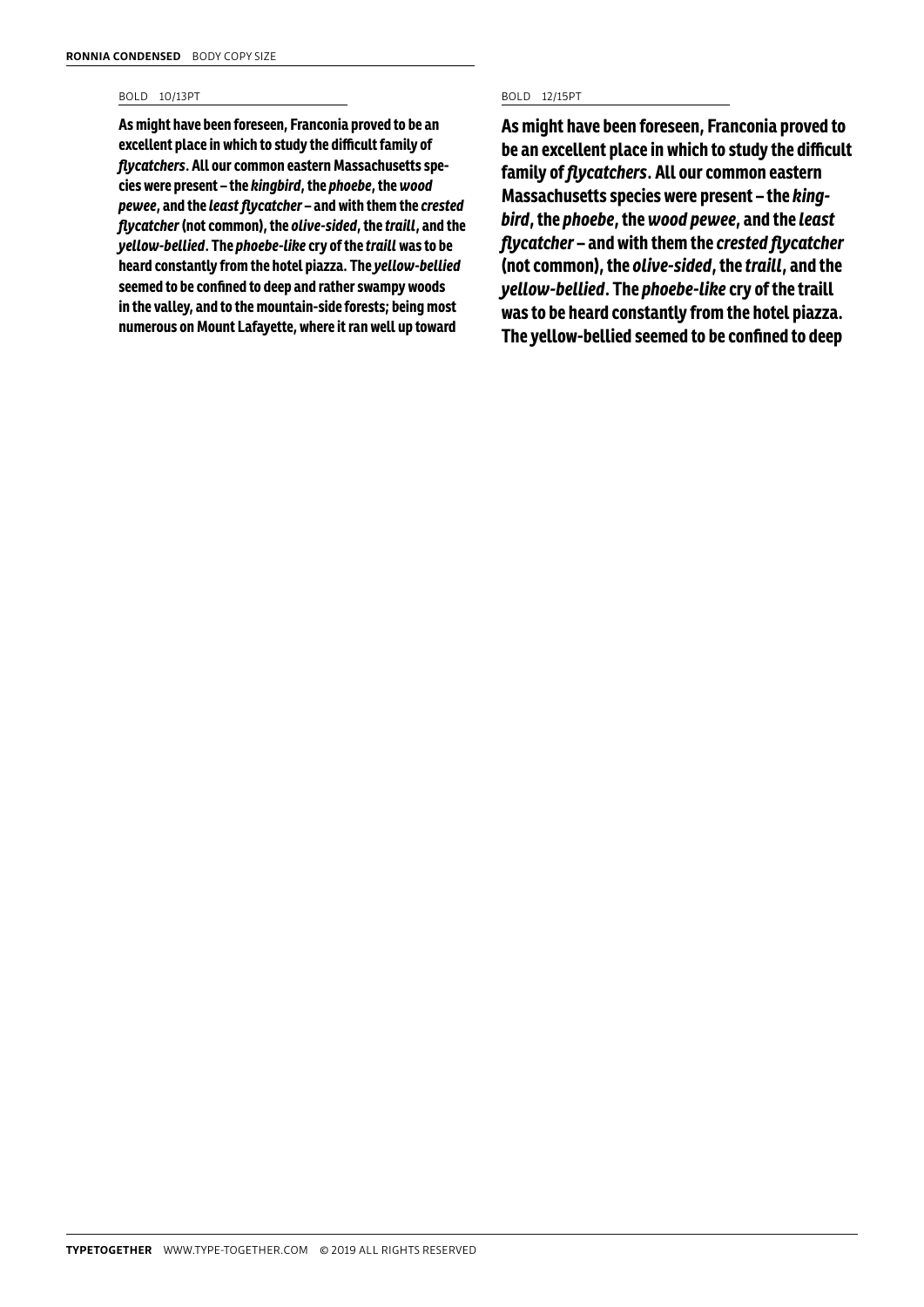# GERMAN 9/11PT

Im speziellen Sinn bezeichnet das Wort Sprache eine bestimmte Einzelsprache wie Deutsch, Japanisch oder Swahili etc. Die gesprochenen Sprachen der Menschheit werden gemäß ihrer genetischen Verwandtschaft in Sprachfamilien gegliedert. Jede einzelne Sprache wird dabei anhand der sogenannten Language Codes nach den ISO-639-Teilnormen international eindeutig klassifiziert. Von den heute rund 6500 gezählten Einzelsprachen – laut National Geo-

## PORTUGUESE 9/11PT

Linguagem pode se referir tanto à capacidade especificamente humana para aquisição e utilização de sistemas complexos de comunicação, quanto a uma instância específica de um sistema de comunicação complexo. O estudo científico da linguagem, em qualquer um de seus sentidos, é chamado linguística.Atualmente, entre 3000 e 6000 línguas são usadas pela espécie humana, e um número muito maior era usado no passado. As línguas naturais são

# TURKISH 9/11PT

İnsanlar arasındaki anlaşmayı sağlayan bir araç olarak tanımlanabilir. Bu bağlamda dil, kelimelerden oluşan, yani vücut dili gibi sözlü olmayan iletişim biçimlerinin yanı sıra insanların en etkili iletişim şekli olan sözlü iletişimi tanımlar. Dil, ses dalgaları aracılığıyla akustik olarak ve kelimeler aracılığıyla veya işaret dilinde olduğu gibi işaretler aracılığıyla görsel olarak aktarılır ("İşaret dili" ile karşılaştırınız). Ayrıca dokunma vasıtasıyla dokunsal işaretlerle

## ICELANDIC 9/11PT

Mál er kerfi merkja, tákna, hljóða og orða sem notuð eru saman til þess að lýsa hugtökum, hugmyndum, merkingum og hugsunum. Málfræðingar eru þeir sem að rannsaka mál, en í nútímanum var málfræði fyrst kynnt sem vísindagrein af Ferdinand de Saussure. Þeir sem að tala mál, eða nota það á annan hátt, eru taldir með sem hluti af málsamfélagi þess máls. Tungumál er hugtak sérstaklega notað um þau mál sem að hafa hljóðkerfi. Fjölmörg tungumál eru til

# FRENCH 9/11PT

Les gestes sont la méthode de communication la plus connue, utilisée par diverses espèces dont l'ensemble des primates. C'est également le cas des abeilles et leurs danses : lorsqu'une abeille exploratrice revient vers sa ruche après avoir trouvé une source de nectar, elle peut effectuer une danse en rond indiquant que cette source se situe à moins de 50 mètres, ou une danse en huit indiquant que cette source est plus lointaine. De plus, la vitesse et la

# NORWEGIAN 9/11PT

Et språk er et dynamisk sett av synlige, hørbare eller følbare symboler for kommunikasjon og elementer som brukes for å manipulere dem. Språk kan også henvise til bruken av slike systemer som et generelt fenomen. Eksempler på språk er naturlig språk (menneskelige enkeltspråk, for eksempel norsk), kunstige språk (for eksempel esperanto) og programmeringsspråk (for eksempel Java). Menneskespråk omtales vanligvis som naturlige språk, og vitenskapen

# SWEDISH 9/11PT

Språk eller tungomål är en del av olika system för kommunikation, som används av människor och som vi börjar tillägna stora bitar av redan under våra första levnadsår.Barn lär sig använda språk lika naturligt, som de lär sig att gå. Språket kommuniceras exempelvis via talat språk, teckenspråk, kognitioner och skrift, som är bärare av språk i en rad olika kommunikationssystem. Begreppet språk har två nära sammanbundna men ändå separata betydelser; dels

## SPANISH 9/11PT

Un lenguaje (del provenzal lenguatge y del latín lingua) es un sistema de comunicación estructurado para el que existe un contexto de uso y ciertos principios combinatorios formales. Existen contextos tanto naturales como artificiales. Desde un punto de vista más amplio, el lenguaje indica una característica común a los humanos y a otros animales (animales no simbólicos) para expresar sus experiencias y comunicarlas a otros mediante el uso de símbolos, señales

## CZECH 9/11PT

Vědecký obor zabývající se zkoumáním jazyka se nazývá lingvistika. Otázky týkající se filosofie jazyka byly pokládány již ve starověkém Řecku, byly zde otázky typu zda mohou slova reprezentovat zkušenost nebo motivovanost obsahu slov, konkrétními památkami jsou například Platónovy dialogy Gorgias a Faidros. Ještě časnějším dokladem uvažování o jazyku jsou gramatiky sanskrtu, nejranější záznamy o kodifikaci liturgického jazyka a uspořádání

## ITALIAN 9/11PT

Il linguaggio, in linguistica, è il complesso definito di suoni, gesti e movimenti attraverso il quale si attiva un processo di comunicazione. La facoltà di rappresentare mentalmente un significato è presente in molte specie di animali, tra le quali l'essere umano. La capacità di elaborare e produrre un linguaggio verbale, nell'uomo, si è sviluppata a seguito di mutamenti strutturali della cavità orale. In particolare l'arretramento dell'ugola ha reso l'essere umano ca-

# POLISH 9/11PT

Język służy do przedstawiania rzeczywistości dotyczącej przedmiotów, czynności czy abstrakcyjnych pojęć za pomocą znaków. Zbiór znaków w języku jest otwarty. Wynika to z faktu, że znakiem językowym jest każdy tekst, każda sformułowana wypowiedź, posiadająca znaczenie. Jednostka posługująca się językiem może więc za pomocą jego systemu tworzyć nieskończoną liczbę nowych znaków, także takich, z którymi nigdy się wcześniej nie zetknęła. Znaki te

# FINNISH 9/11PT

Kieli on järjestelmä, jossa ihminen ilmaisee ajatuksensa kielellisillä merkeillä, abstraktioilla. Näitä merkkejä nimitetään kielellisiksi ilmauksiksi. Puhutuissa kielissä kuuluvia (auditiivisia) merkkejä tuotetaan puhe-elimillä. Kirjoitetussa kielessä kielelliset ilmaukset on tehty silmin nähtäviksi eli luettaviksi. Viitotuissa kielissä kielelliset ilmaukset ovat visuaalisia, eivät auditiivisia. Eri kieliä tutkii kielitiede. Kognitiotiede tutkii kieltä hieman erilaisesta näkökul-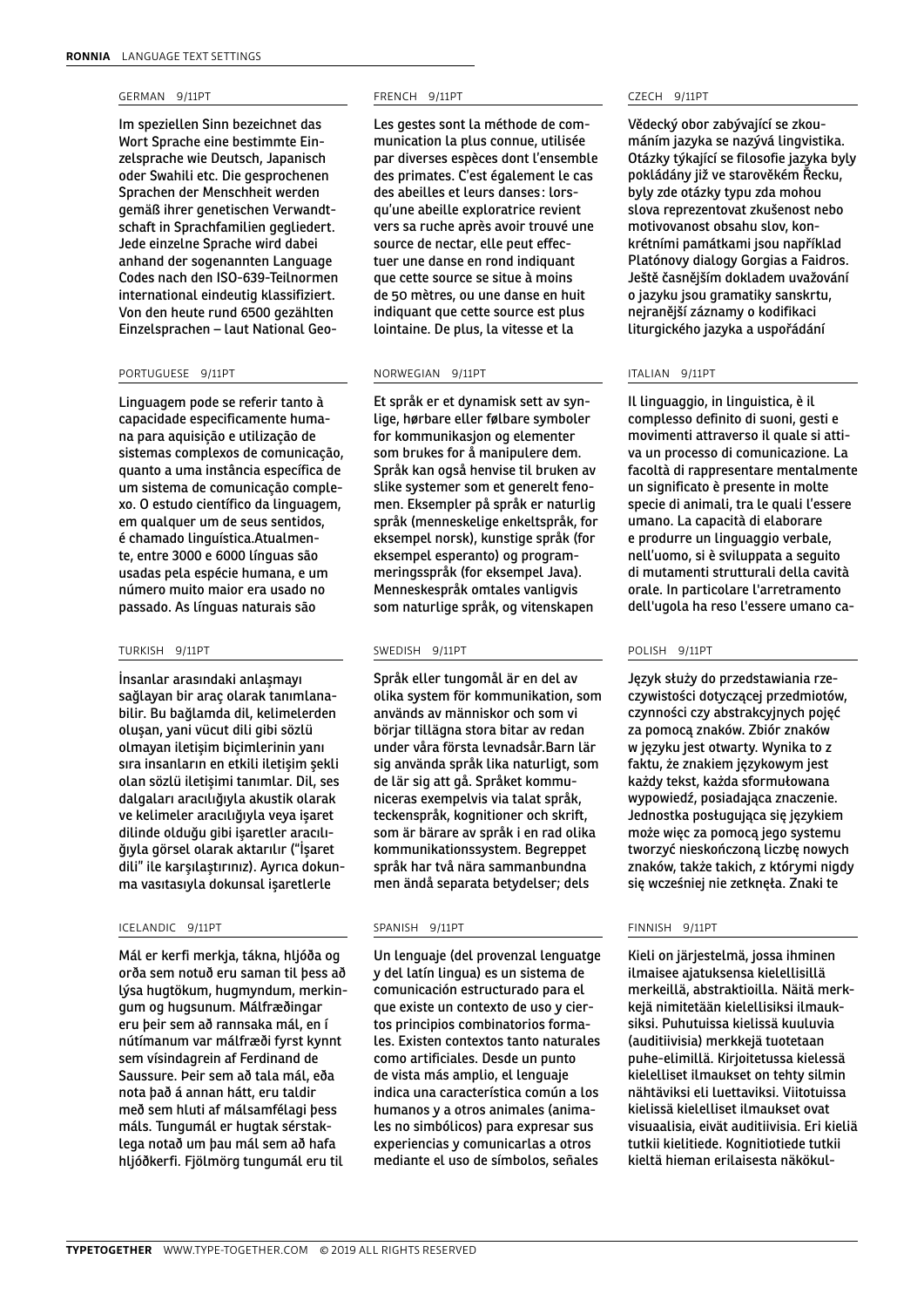| SMALL CAPS                                |                                                                       |
|-------------------------------------------|-----------------------------------------------------------------------|
| ¿Para texto?<br>1708 A-b [Ende] H@I       | ¿PARA TEXTO?<br>1708 A-B [ENDE] H@I                                   |
| ALL SMALL CAPS                            |                                                                       |
| ¿Para texto?<br>1708 A-b [Ende] H@I       | ¿PARA TEXTO?<br>1708 A-B [ENDE] H@I                                   |
| <b>ALL CAPS</b>                           |                                                                       |
| ¿Para texto?<br>1708 A-b [Ende] H@I       | ¿PARA TEXTO?<br>1708 A-B [ENDE] H@I                                   |
| LIGATURES                                 |                                                                       |
| Affiliate, fisics, flower, offkey         | Affiliate, fisics, flower, offkey                                     |
| PROPORTIONAL OLDSTYLE FIGURES             |                                                                       |
| 0123456789\$€¢£¥f%‰                       | 0123456789\$€¢£¥ <i>f</i> %‰                                          |
| PROPORTIONAL LINING FIGURES (DEFAULT)     |                                                                       |
| 0123456789\$€¢£¥f%‰                       | 0123456789\$€¢£¥f%‰                                                   |
| TABULAR OLDSTYLE & SLASHED ZERO           |                                                                       |
| 00123456789\$€¢£¥f                        | 00123456789\$€¢£¥ <i>f</i>                                            |
| TABULAR LINING & SLASHED ZERO             |                                                                       |
| 00123456789\$€¢£¥f                        | 00123456789\$€¢£¥f                                                    |
| NUMERATOR/DENOMINATOR                     |                                                                       |
| x67+Y8 89/120                             | $X^{67}+V^{889}/_{120}$                                               |
| FRACTIONS                                 |                                                                       |
| 1/2 3/4 1/4 5/7 2/9                       | $\frac{1}{2}$ $\frac{3}{4}$ $\frac{1}{4}$ $\frac{5}{7}$ $\frac{2}{9}$ |
| SUPERIOR/INFERIOR                         |                                                                       |
| H2O xb8 y3+5                              | $H_2O$ xb <sub>8</sub> $y^3 +^5$                                      |
| ORDINALS                                  |                                                                       |
| la 20                                     | 1 <sup>a</sup> 2 <sup>o</sup>                                         |
| <b>HISTORICAL FORMS</b>                   |                                                                       |
| That is the question                      | That if the queftion                                                  |
| STYLISTIC SET O1 (SYMBOLS)                |                                                                       |
| a b c d e f g h                           | ↑↓←→↗↖↙↘                                                              |
| ijklm                                     | $\circledast \circledast \circledast \circledast$                     |
| nopqrst                                   | □○■●←▸                                                                |
| STYLISTIC SET O2 (PUNCTUATION ALTERNATES) |                                                                       |
| $\mathbf{r}$<br>$^{\prime}$               |                                                                       |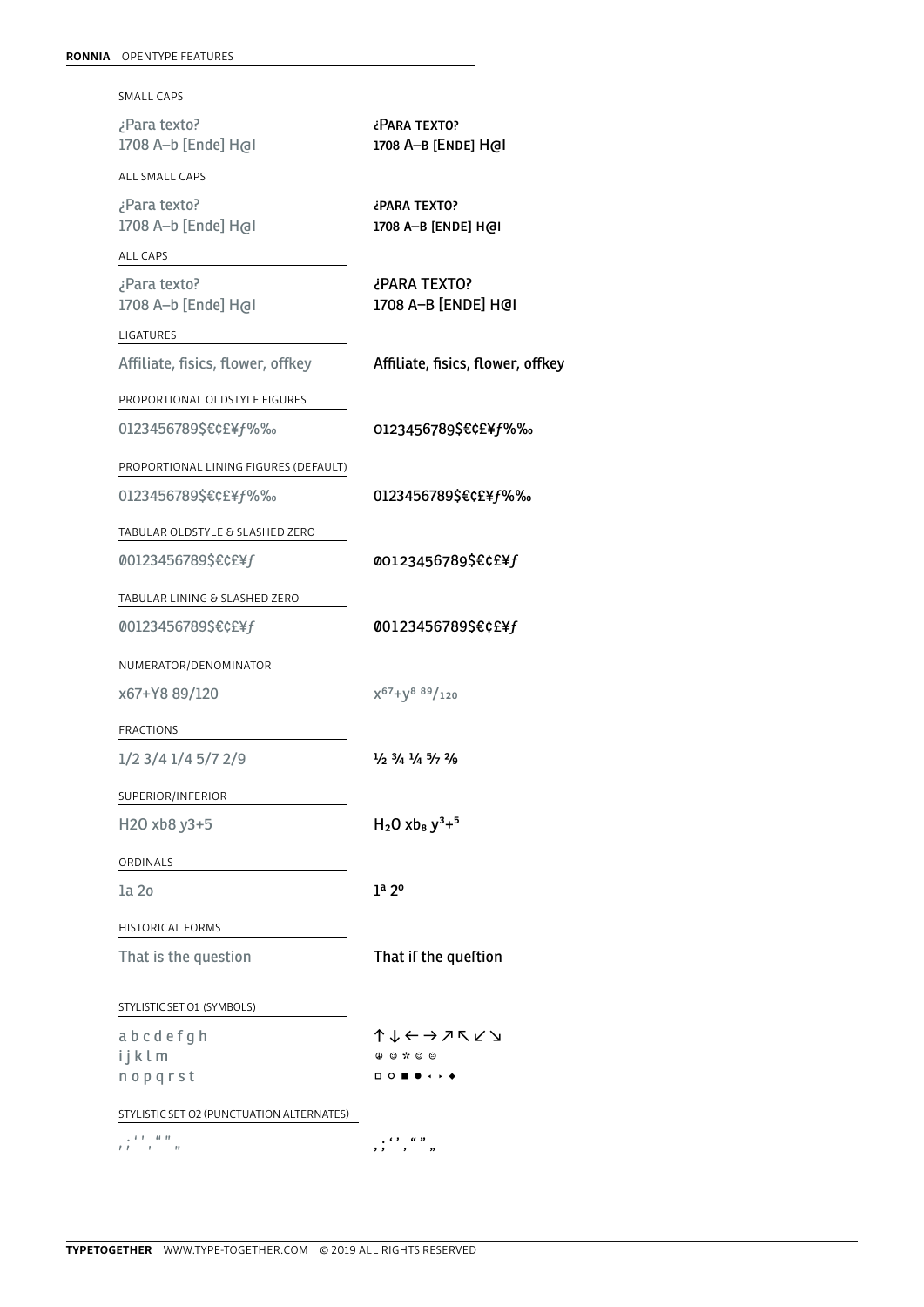# UPPERCASE

ABCDEFGHIJKLMNOPQRSTUVWXYZ **ÆÐIJŊŒÞSSÀÁÂÂÄÅĀĂĄÇĆĈĊČĎĐĒĔ ĖĘĔĖĖĖËĜĞĠĢĤĦĨĪĬJİÌÍÎÏĴĶĹĻĽĿŁŃŅ** ŇÑÒÓÔÔÖØŌŎŐŔŖŘŚŜŞŠȘŢŤŦŢÙÚÛ ÜŨŪŬŮŰŲŴŴŴŴÝŶŶŸŹŻŽ

## LOWERCASE

abcdefqhijklmnopqrstuvwxyzæðijn œ þ ß à á â ã ä å ā ă a ç ć ĉ ċ č è é ê ë ď đ ē ě ė ę ě ĝ ğġģĥħĩīĭjıìíîïĵķĺḷĽŀłńṇň'nñòóôōöøù ú û ü ō ŏ ő ŕ ŗ ř ś ŝ ṣ š ṣ ţ t ŧ ṭ ū ū ŭ ů ű y ŵ ẁ ẃ ẅ ý *v*ûvźżž

## SMALL CAPS

**ABCDEFGHIJKLMNOPORSTUVWXYZÆÐIJ** NŒÞSSÀÁÂÂÄÄÅĀĂĄÇĆĈĊČĎĐÈÉÊËĆĈĊČĎ ĐĒĔĖĘĚĜĞĠGĤĦĨĨĬJİIÌÍÎÏĴĶKĹĻĽĿŁŃŅŇ NNŌŎŐÒÓÔŌÖØÙÚÛÜŔRŘŚŜŠŞSTŤŦTŨ ŪŬŮŰŲŴŴŴŴŶÝŶŸŹŻŽ

## LIGATURES

# ff fi fl ffi ffl

**HISTORICAL FORMS** 

# $\mathsf{r}$

PUNCTUATION

' " "'', " " " - , . : ; ¿? ! ; [ ] ( ) { } \ / \_ « » < > • ... · - -

PUNCTUATION (SMALL CAPS)

 $----(1/3)$  () [] i ! ? 3 ' ' " " '

PUNCTUATION ALTERNATES (SSO2)

 $\begin{array}{c} \cdot \quad \cdots \quad \cdots \quad \cdots \\ \cdot \quad \cdot \quad \cdots \quad \cdots \quad \cdots \end{array}$ 

SYMBOLS

 $||SJ0^{\circ}TM0#8a^*11^{\circ}\circ a$ 

SYMBOLS (SMALL CAPS)

# $^*$  &  $\alpha$

ARROWS, ICONS & GEOMETRIC SHAPES (SSO1)

 $\uparrow \downarrow \leftarrow \rightarrow \nearrow \nwarrow \swarrow \searrow$  $\begin{array}{ccccccccccccccccc} \textcircled{1} & \textcircled{2} & \textcircled{3} & \textcircled{4} & \textcircled{5} & \textcircled{6} & \textcircled{7} & \textcircled{8} & \textcircled{9} & \textcircled{9} & \textcircled{1} & \textcircled{1} & \textcircled{1} & \textcircled{1} & \textcircled{1} & \textcircled{1} & \textcircled{1} & \textcircled{1} & \textcircled{1} & \textcircled{1} & \textcircled{1} & \textcircled{1} & \textcircled{1} & \textcircled{1} & \textcircled{1} & \textcircled{1} & \$  $\Box$ circ

PROPORTIONAL OLDSTYLE FIGURES

 $0123456789$ \$€¢£¥ $f$ %‰

PROPORTIONAL LINING FIGURES (DEFAULT)

 $01234567895ECE4f%$ %

TABULAR OLDSTYLE FIGURES

 $00123456789$ \$€¢£¥f

TABULAR LINING FIGURES

00123456789\$€¢£¥f

FIGURES (SMALL CAPS)

 $01234567895ECE4f%$ 

SUPERSCRIPTS

 $|| 0123456789$ 

## SUBSCRIPTS

 $H_{0123456789}$ 

NUMERATOR/DENOMINATOR

0123456789/0123456789

**FRACTIONS** 

1/2 1/3 2/3 1/4 3/4 1/5 2/5 3/5 4/5 1/6 5/6 1/8 3/8 5/8 7/8 1/7 2/7 3/7  $4/7$  5/7 6/7 1/9 2/9 4/9 5/9 7/9 8/9

ORDINALS

 $\Box$  a o

ORDINALS (SMALL CAPS)

 $H$  A O

MATHEMATICAL OPERATORS

 $\sqrt{-1}$   $\approx$   $\neq$   $\leq$   $\geq$   $\lt$  =  $\gt$   $\neg$  +  $\pm$   $\div$   $\times$   $\partial$   $\triangle$   $\Box$   $\geq$   $\sqrt{\infty}$   $\cap$   $\Omega$   $\upmu$   $\uppi$ 

 $\overline{a}$ 

<u>vv = = = v v n n z z z z + + 0 0 = = *n n* i <sub>1</sub> i</u>

DIACRITICAL MARKS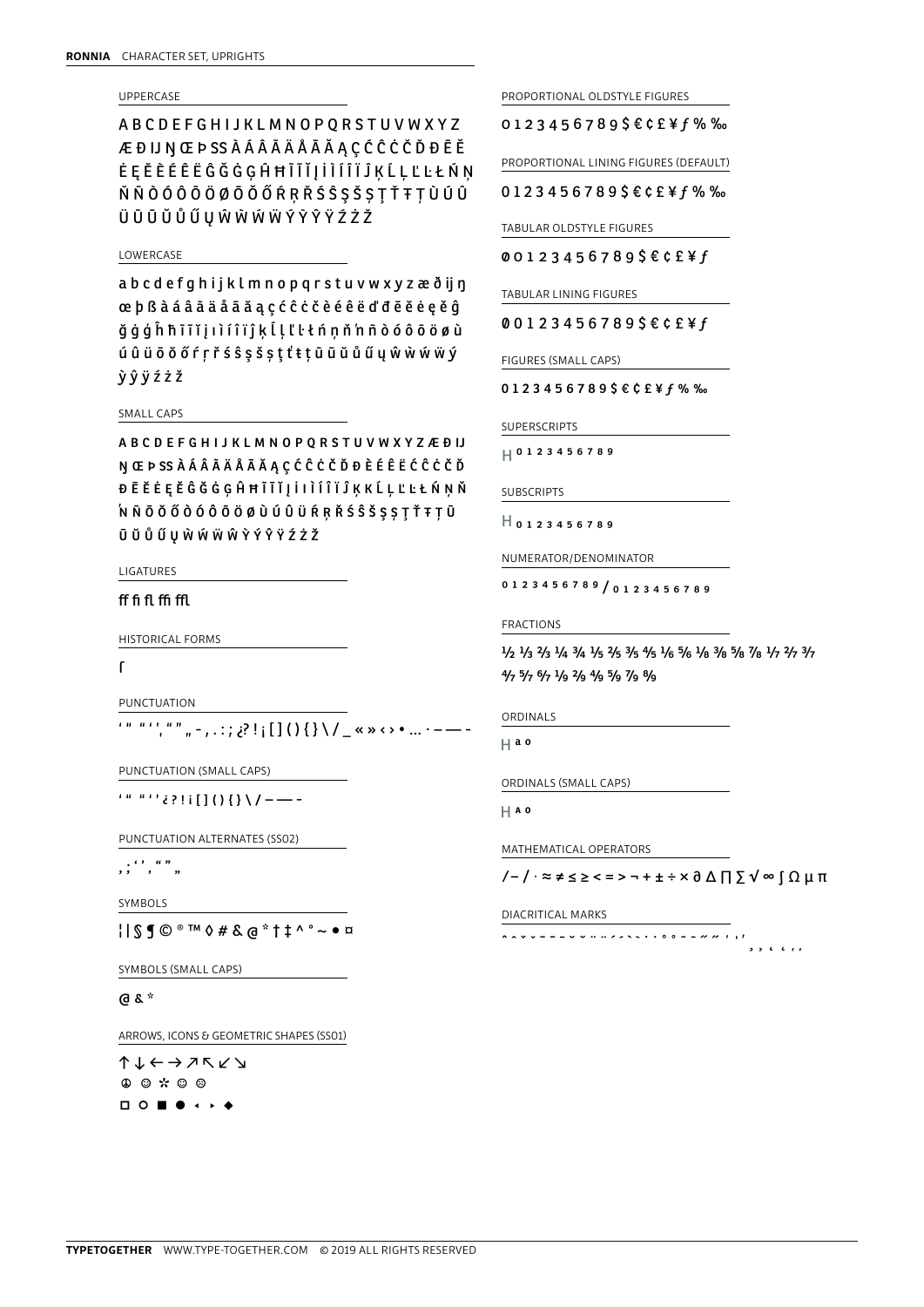# UPPERCASE

ABCDEFGHIJKLMNOPQRSTUVWXYZ ÆÐIJŊŒÞSSÀÁÂÂÄÅĀĂĄÇĆĈĊČĎĐĒĔ ĖĘĔÈÉÊËĜĞĠĢĤĦĨĪĬJİÌÍÎÏĴĶĹĻĽĿŁŃŅ ŇÑÒÓÔÕÖØŌŎŐŔŖŘŚŜŞŠȘŢŤŦŢÙÚÛ ÜŨŨŨŮŰŰIJŴŴŴŴÝŶŶŸŹŻŽ

## LOWERCASE

abcdefghijklmnopgrstuvwxyzæðij n œ þ ß à á â ã ä å å ā ă q ç ć ĉ ċ č è é ê ë d' đ ē ě ė ę ě  $\hat{q}$ ğ  $\dot{q}$   $\dot{q}$   $\hat{h}$   $\hbar$   $\tilde{i}$   $\tilde{i}$   $\tilde{j}$   $\tilde{i}$   $\tilde{i}$   $\tilde{j}$   $\tilde{k}$   $\tilde{l}$   $\tilde{l}$   $\tilde{l}$   $\tilde{l}$   $\tilde{l}$   $\tilde{n}$   $\tilde{n}$   $\tilde{n}$   $\tilde{n}$   $\tilde{o}$   $\tilde{o}$   $\tilde{o}$   $\tilde{o}$   $\tilde{o}$   $\tilde{o}$   $\tilde{o}$ *ý v v v ź ż ž* 

## SMALL CAPS

**ABCDEFGHIJKLMNOPQRSTUVWXYZÆÐIJ** NŒÞSSÀÁÂÃÄÄÅĀĂĄÇĆĈĊČĎĐÈÉÊËĆĈĊČĎ ĐĒĔĖĘĚĜĞĠGĤĦĨĪĬJİIÌÍÎÏĴKKĹĻĽĿŁŃŅŇ WNOOŐÔÔÔÔŌÖØÙÚÛÜŔRŘŚŜŠŞŞTŤŦTŨ ŪŬŮŰŲŴŴŴŴŶÝŶŸŹŻŽ

# LIGATURES

# ff fi fl ffi ffl

**HISTORICAL FORMS** 

# $\int$

PUNCTUATION

' " "'', " " " - , . : ; ¿? ! ; [ ] ( ) { } \ / \_ « » < › • ... · - ·

PUNCTUATION (SMALL CAPS)

 $1 + 2 + 1$ 

PUNCTUATION ALTERNATES (SSO2)

 $\begin{array}{cc} \cdot & \cdot & \cdot & \cdot & \cdot \\ \cdot & \cdot & \cdot & \cdot & \cdot \\ \cdot & \cdot & \cdot & \cdot & \cdot \end{array}$ 

**SYMBOLS** 

 $11SJO^{\circ m}$   $0$  #  $2G*1I^{\circ}$   $\sim$   $\circ$   $\alpha$ 

SYMBOLS (SMALL CAPS)

# $G \delta^*$

ARROWS, ICONS & GEOMETRIC SHAPES (SSO1)

 $T+ \leftarrow \rightarrow Z \vee Y$ 00\*00  $\Box$ circ

PROPORTIONAL OLDSTYLE FIGURES

 $0123456789$ \$€¢£¥f%‰

PROPORTIONAL LINING FIGURES (DEFAULT)

 $0123456789566E4f%$ 

TABULAR OLDSTYLE FIGURES

 $001234567895€C£¥f$ 

TABULAR LINING FIGURES

00123456789\$€¢£¥f

FIGURES (SMALL CAPS)

 $01234567895€CE¥f%%$ 

SUPERSCRIPTS

 $H$  0 1 2 3 4 5 6 7 8 9

## SUBSCRIPTS

 $H_{0123456789}$ 

NUMERATOR/DENOMINATOR

0 1 2 3 4 5 6 7 8 9 / 0 1 2 3 4 5 6 7 8 9

**FRACTIONS** 

1/2 1/3 2/3 1/4 3/4 1/5 2/5 3/5 4/5 1/6 5/6 1/8 3/8 5/8 7/8 1/7 2/7 3/7  $4/7$  5/7 6/7 1/9  $2/9$  4/9 5/9 7/9 8/9

# ORDINALS

 $H$  a o

ORDINALS (SMALL CAPS)

 $H$  A O

MATHEMATICAL OPERATORS

 $\sqrt{-1}$   $\approx$   $\neq$   $\leq$   $\geq$   $\lt$  =  $\gt$   $\neg$  +  $\pm$   $\div$   $\times$   $\partial$   $\triangle$   $\prod$   $\sum$   $\sqrt{\infty}$   $\int$   $\Omega$   $\mu$   $\pi$ 

 $\sim$   $\epsilon$   $\epsilon$ 

グレアニュニレア ルクシイズク いちゅう デアルグルル

DIACRITICAL MARKS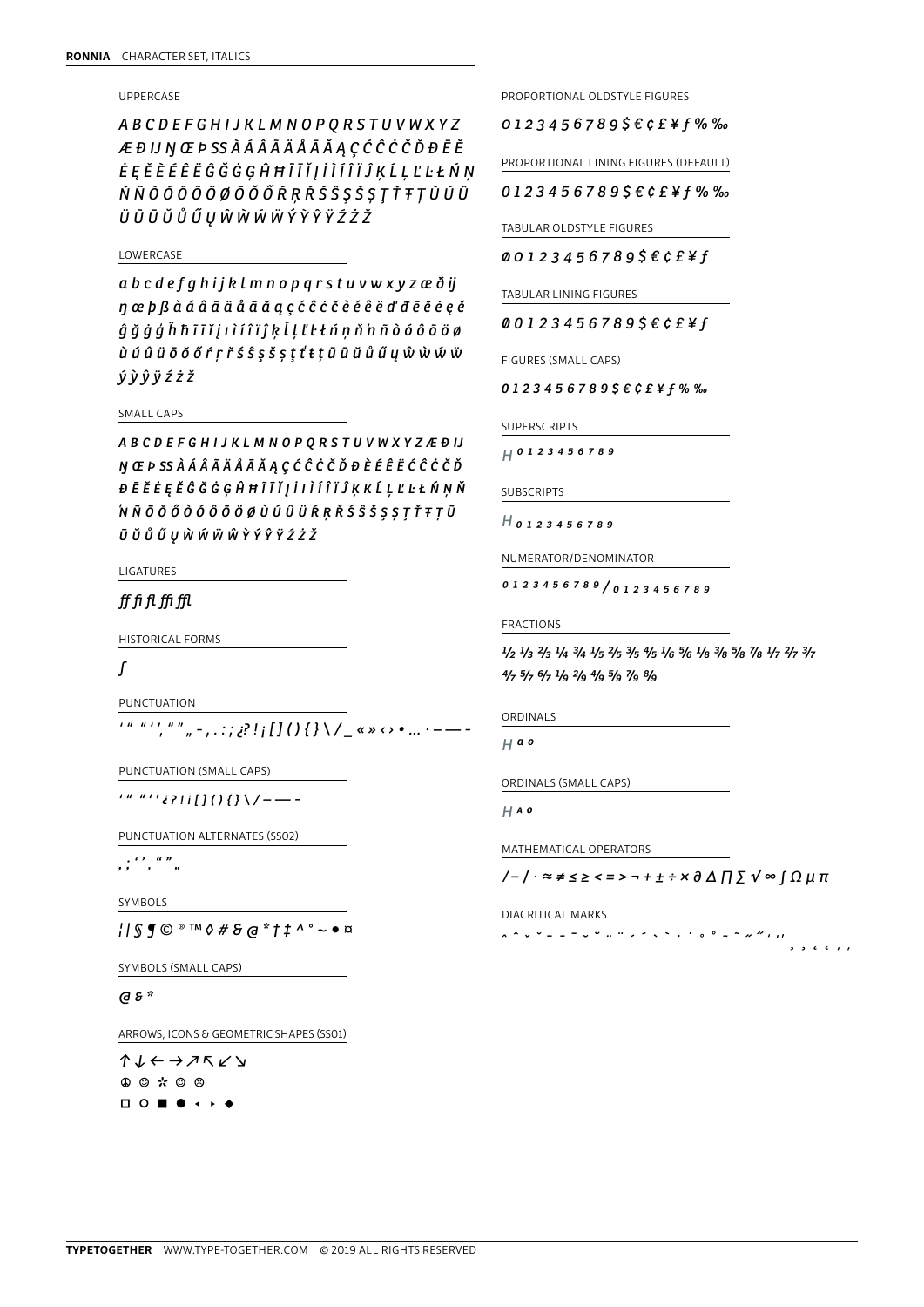# SUPPORTED LATIN LANGUAGES

Abenaki, Afaan Oromo, Afar, Afrikaans, Albanian, Alsatian, Amis, Anuta, Aragonese, Aranese, Aromanian, Arrernte, Arvanitic (Latin), Asturian, Atayal, Aymara, Bashkir (Latin), Basque, Belarusian (Latin), Bemba, Bikol, Bislama, Bosnian, Breton, Cape Verdean Creole, Catalan, Cebuano, Chamorro, Chavacano, Chichewa, Chickasaw, Cimbrian, Cofán, Corsican, Creek, Crimean Tatar (Latin), Croatian, Czech, Danish, Dawan, Delaware, Dholuo, Drehu, Dutch, English, Esperanto, Estonian, Faroese, Fijian, Filipino, Finnish, Folkspraak, French, Frisian, Friulian, Gagauz (Latin), Galician, Ganda, Genoese, German, Gikuyu, Gooniyandi, Greenlandic (Kalaallisut), Guadeloupean Creole, Gwich'in, Haitian Creole, Hän, Hawaiian, Hiligaynon, Hopi, Hotcąk (Latin), Hungarian, Icelandic, Ido, Ilocano, Indonesian, Interglossa, Interlingua, Irish, Istro-Romanian, Italian, Jamaican, Javanese (Latin), Jèrriais, Kala Lagaw Ya, Kapampangan (Latin), Kaqchikel, Karakalpak (Latin), Karelian (Latin), Kashubian, Kikongo, Kinyarwanda, Kiribati, Kirundi, Kurdish (Latin), Ladin, Latin, Latvian, Lithuanian, Lojban, Lombard, Maasai, Makhuwa, Malay, Maltese, Manx, Māori, Marquesan, Megleno-Romanian, Meriam Mir, Mirandese, Mohawk, Moldovan, Montagnais, Montenegrin, Murrinh-Patha, Nagamese Creole, Nahuatl, Ndebele, Neapolitan, Ngiyambaa, Niuean, Noongar, Norwegian, Novial, Occidental, Occitan, Old Norse, Onĕipŏt, Oshiwambo, Ossetian (Latin), Palauan, Papiamento, Piedmontese, Polish, Portuguese, Potawatomi, Q'eqchi', Quechua, Rarotongan, Romanian, Romansh, Rotokas, Sami, Samoan, Sango, Saramaccan, Sardinian, Scottish Gaelic, Serbian (Latin), Seri, Seychellois Creole, Shawnee, Shona, Sicilian, Silesian, Slovak, Slovenian, Slovio (Latin), Somali, Sorbian, Sotho, Spanish, Sranan, Sundanese (Latin), Swahili, Swazi, Swedish, Tagalog, Tahitian, Tetum, Tok Pisin, Tokelauan, Tongan, Tshiluba, Tsonga, Tswana, Tumbuka, Turkish, Turkmen (Latin), Tuvaluan, Tzotzil, Uzbek (Latin), Venetian, Vepsian, Volapük, Võro, Wallisian, Walloon, Waray-Waray, Warlpiri, Wayuu, Welsh, Wik-Mungkan, Wiradjuri, Wolof, Xavante, Xhosa, Yapese, Yindjibarndi, Zapotec, Zulu, Zuni, …

# EXTENDED TYPOGRAPHIC FEATURES:

All small caps, basic ligatures, case-sensitive forms, denominators & numerators, fractions, alternative fractions, historical forms, 5 sets of figures (oldstyle numerals, lining figures, proportional figures, tabular figures, and small caps), localised forms, ordinals, ornaments, small capitals, small capitals from capitals, stylistic sets (SS01 , SS02), superiors & inferiors, slashed zero, class kerning, …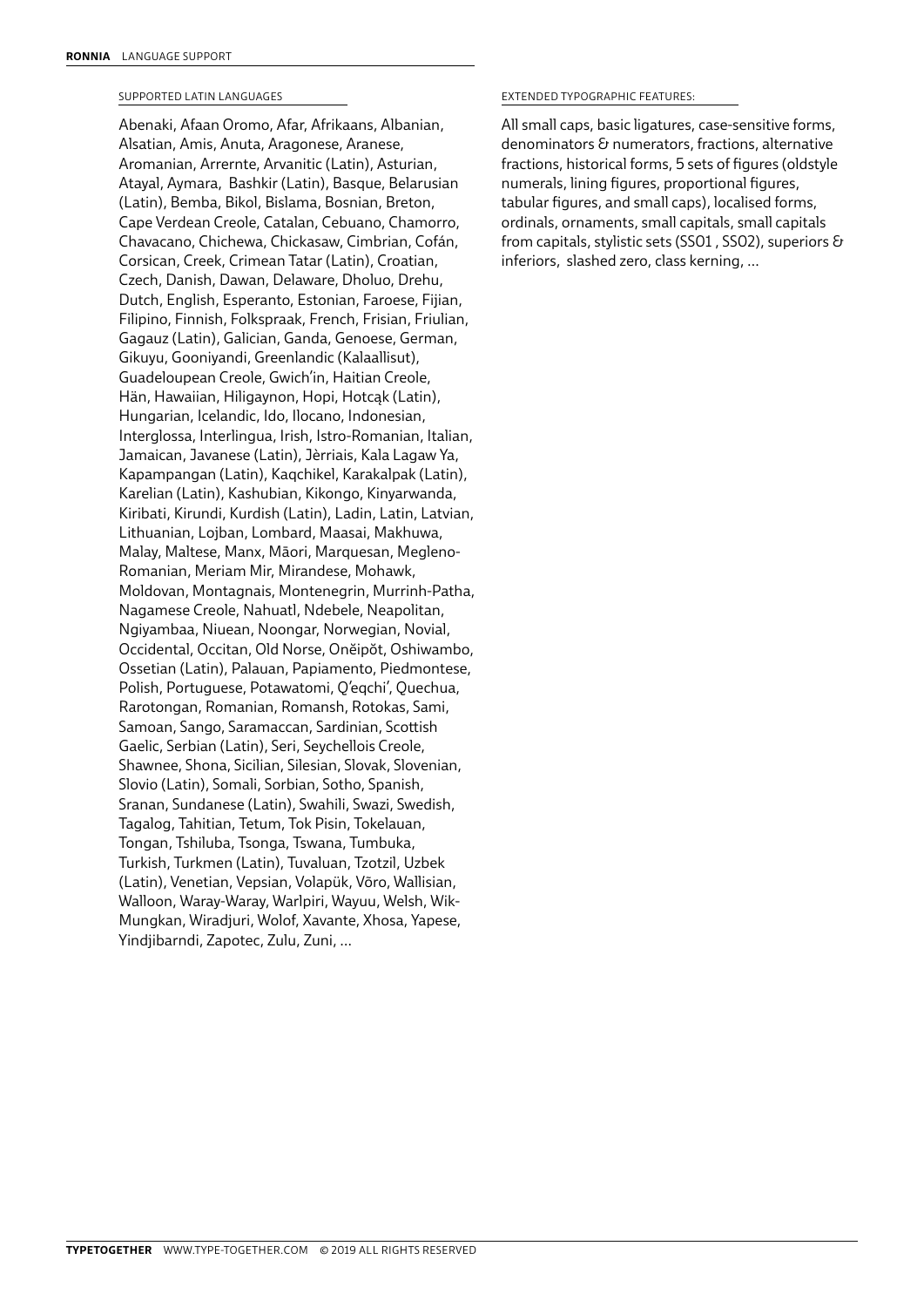# THE DESIGNERS CREDITS

**Veronika Burian** studied Industrial Design in Munich and worked in that capacity in Vienna and Milan over a few years. Discovering her true passion for type, she graduated in 2003 with distinction from the MA in Typeface Design course in Reading, UK. Veronika then worked as a type designer at DaltonMaag in London for a few years, spent some time in Boulder, USA, and then her hometown, Prague, and is now enjoying life in sunny Cataluña, Spain.

Veronika is a type designer and the co-founder of the independent type foundry TypeTogether with José Scaglione, publishing award-winning typefaces and collaborating on tailored typefaces for a variety of clients. She is also involved with Alphabettes.org, a showcase for work and research on lettering, typography, and type design by women, and she continues to give lectures and workshops at international conferences and universities.

**José Scaglione** José Scaglione is a graphic designer, typeface designer, and co-founder of the independent type foundry TypeTogether with Veronika Burian, where they have published numerous award-winning type families. He teaches typography at the University of Buenos Aires, Argentina, and is frequently invited to lecture about typography and to lead workshops on typeface design at international conferences and academic institutions. José co-authored the book *Cómo Crear Tipografías: Del Boceto a la Pantalla*, and collaborated with Jorge de Buen Unna on his book *Introducción al Estudio de la Tipografía*.

In 2012 José acted as chairman of the Letter.2 type design competition and conference and he was appointed president of the Association Typographique Internationale (ATypI) from 2013 to 2017.

*Lead design and concept* **Veronika Burian José Scaglione**

*Graphic design* Elena Veguillas

*Copywriting* Joshua Farmer

# AWARDS

- Tipos Latinos 2008
- 30 Typefaces for Corporate Design, Smashing Magazine
- 23rd Biennale of Graphic Design 2008 in Brno
- Smashing Magazine: 80 Typefaces for Professional Design